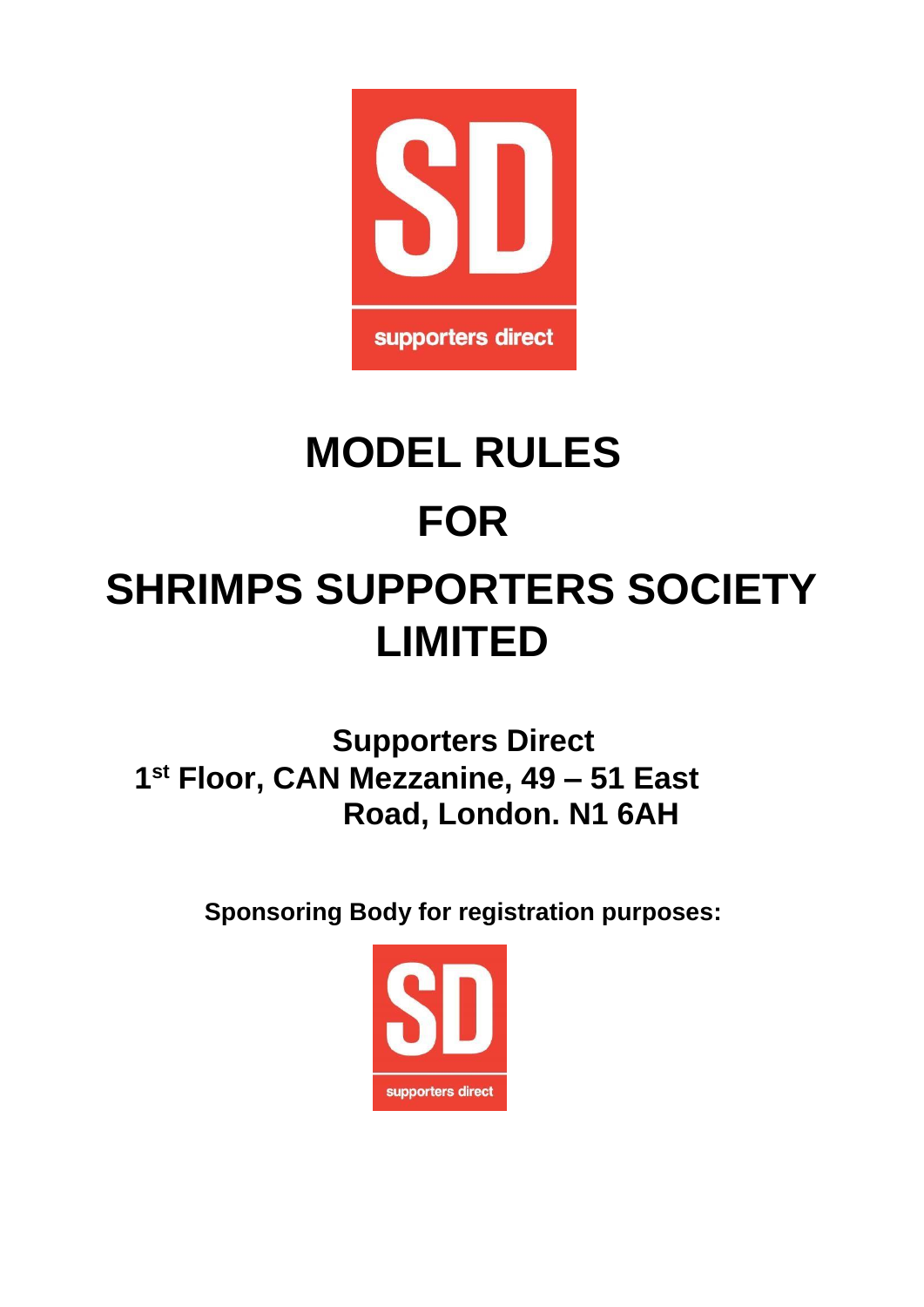## **RULES**

#### **NAME AND DEFINITIONS**

1. The name of the Society is to be Shrimps Supporters Society Limited and it is called "the Society" in the rest of these Rules;

Morecambe Football Club is called "the Club"; and Lancaster City Council is called "the Area".

## **INTERPRETATIONS**

2. In these Rules:

**"the Act"** refers to the Co-operative and Community Benefit Societies Act 2014 or any Act or Acts amending or in substitution of it for the time being in force;

**"Address"** means a postal address or, for the purposes of electronic communication, a fax number, email address or telephone number for receiving text messages;

**"The Society"** means the above-named society;

**"The Society Board" or "the Directors"** means all those persons appointed to perform the duties of Directors of the Society;

**"Director"** means a director of the Society and includes any person occupying the position of Director, by whatever name called;

**"Society Board Meeting"** includes, except where inconsistent with any legal obligation a physical meeting, a meeting held by electronic means and a meeting held by telephone;

**"Electronic Means"** shall include email, video links and secure authenticated website transactions.

**"Employee"** means anyone over the age of 16 holding a contract of employment with the Society to perform at least eight hours of work per week for the Society;

**"Independent Examination"** means an independent examination of the Society's accounts which may only be carried out:

- in accordance with guidance issued by Supporters Direct; and
- in years in which the Society has disapplied the obligation to conduct an audit in accordance with Section 83 of the Act.

For the avoidance of doubt, if the Society is obliged under Section 85 of the Act to produce an accountant's report it must do so even if it also carries out an Independent Examination for that year of account.

**"Member"** has the meaning as detailed under 'Membership' in these Rules;

**"Person"** means, unless the context requires otherwise, a natural person, unincorporated body, firm, partnership, corporate body or any representative of an unincorporated body, firm, partnership or corporate body;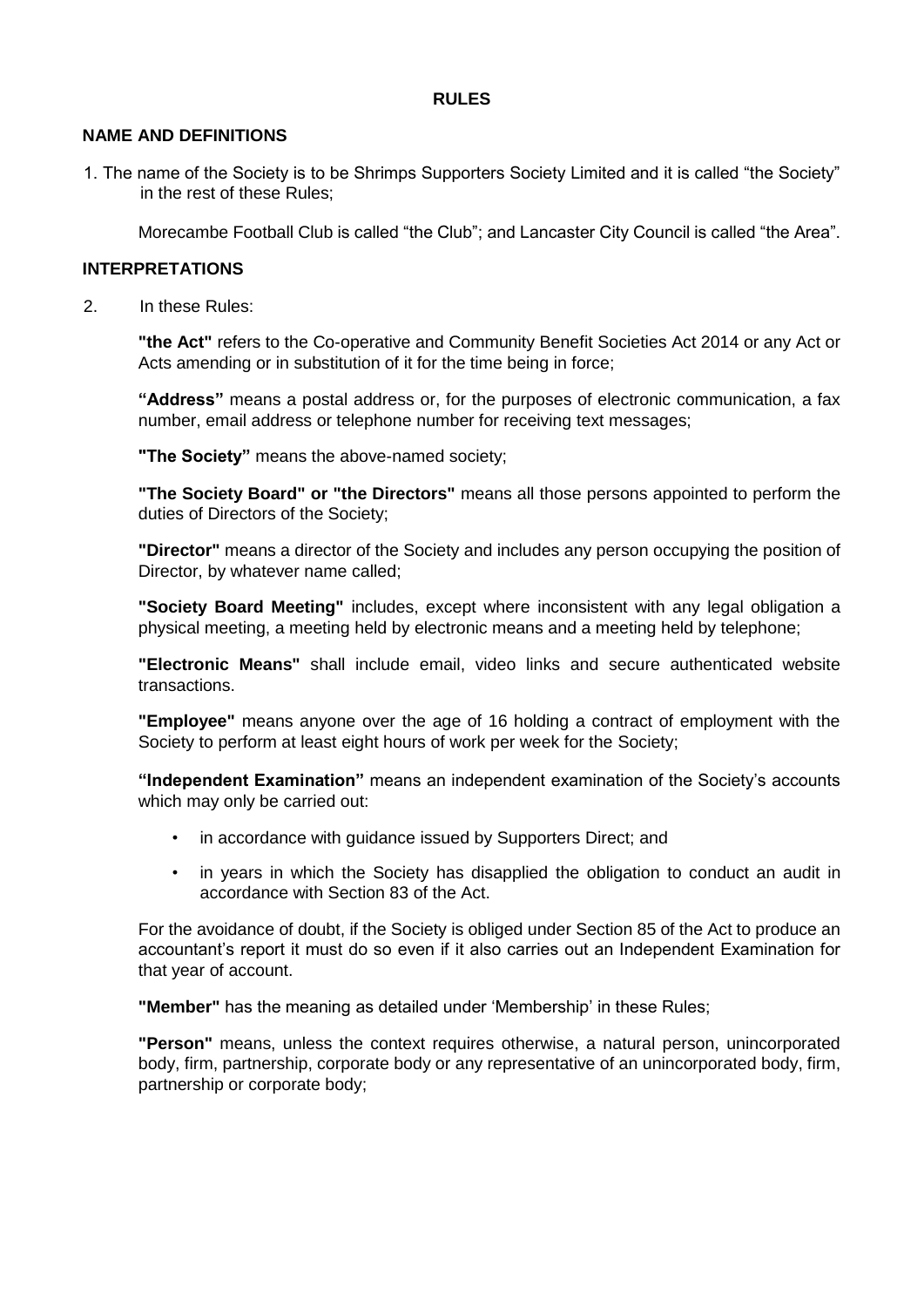

**"Registered Society"** means a society registered under the Act;

**"Registrar"** means the Financial Services Authority or any successor body in function;

**"Rules"** means the Society's Rulebook;

**"Writing"** means the representation or reproduction of words, symbols or other information in a visible form by any method or combination of methods, whether sent or supplied in electronic form or otherwise.

# 3. **COMMUNITY BENEFIT PURPOSE**

The Society's purpose is to be the vehicle through which a healthy, balanced and constructive relationship between the Club and its supporters and the communities it serves is encouraged and developed. The business of the Society is to be conducted for the benefit of the community served by the Club and not for the profit of its members.

## 4. **OBJECTS**

The Society's objects are to benefit the community by:

- 4.1 being the democratic and representative voice of the supporters of the Club and strengthening the bonds between the Club and the communities which it serves;
- 4.2 achieving the greatest possible supporter and community influence in the running and ownership of the Club;
- 4.3 promoting responsible and constructive community engagement by present and future members of the communities served by the Club and encouraging the Club to do the same;
- 4.4 operating democratically, fairly, sustainably, transparently and with financial responsibility and encouraging the Club to do the same;
- 4.5 being a positive, inclusive and representative organisation, open and accessible to all supporters of the Club regardless of their age, income, ethnicity, gender, disability, sexuality or religious or moral belief.

## **POWERS**

- 5. The Society may achieve these objects in whole or in part through an interest or interests in companies or societies provided that the objects of the companies or societies are consistent with the Society's objects. In particular, in pursuit of these objects (but not otherwise) the Society may:
	- 5.1 acquire an interest in or ownership of the Club;
	- 5.2 secure democratic and accountable representation on the Club's Board;
	- 5.3 take any other steps in relation to the Club which enable it to exercise the greatest possible influence in the ownership, governance and management of the Club.
- 6. In order to achieve its objects the Society may either itself or through a subsidiary company or society acting under its control:
	- 6.1 buy, sell and lease property;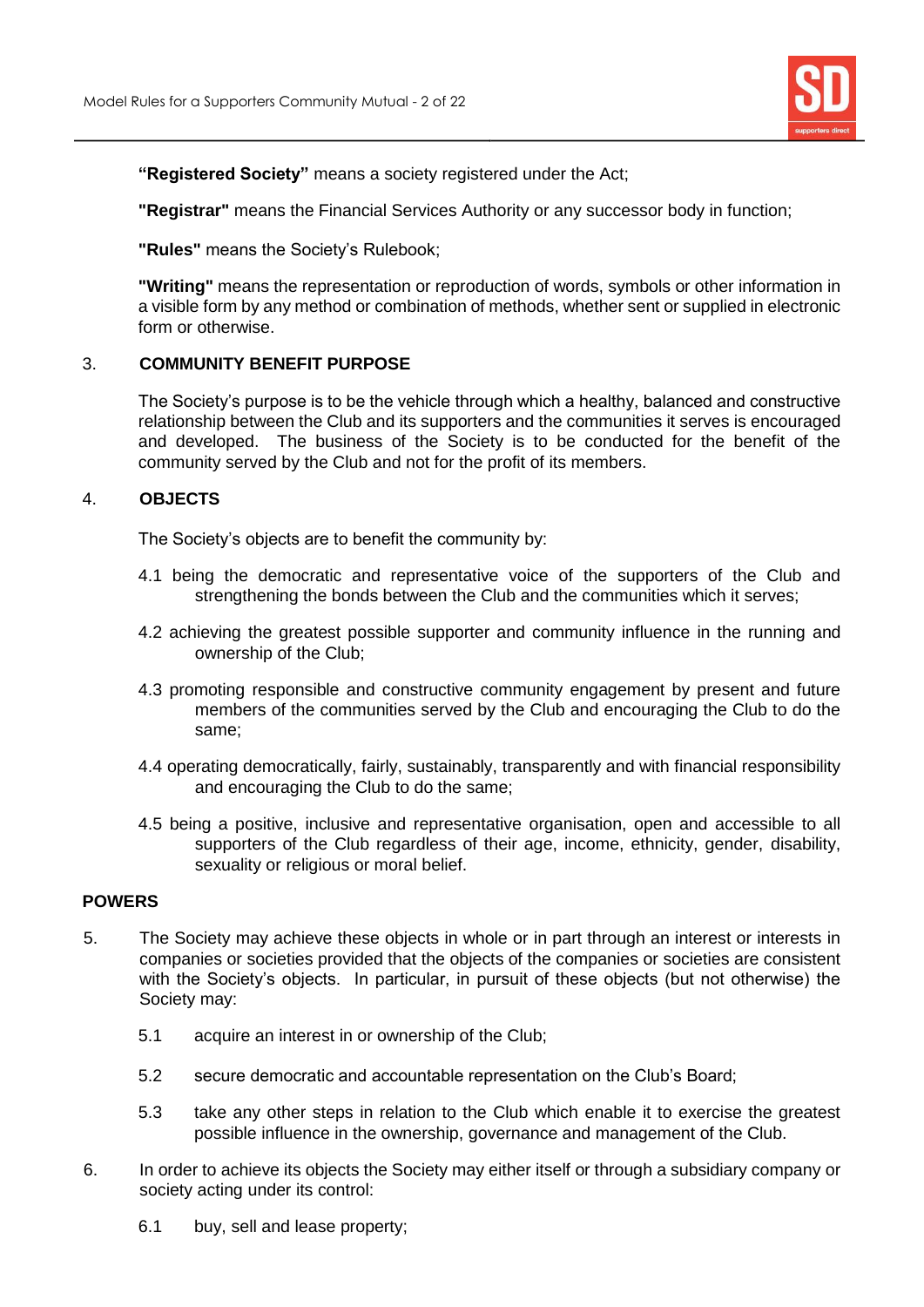

- 6.2 borrow;
- 6.3 grant security over its property and assets;
- 6.4 establish promote and maintain for the purposes of the Society any lawful fund raising scheme;
- 6.5 buy and hold shares in the Club;
- 6.6 hold and exercise proxies for shares in any company owning or controlling the Club either itself or through a subsidiary;
- 6.7 promote means to give supporters greater opportunity to invest in the Club;
- 6.8 award pensions, allowances, gratuities and bonuses to past and present employees (including their dependants and people connected with them) of:
	- 6.8.1 the Society;
	- 6.8.2 any predecessor of the Society; and
	- 6.8.3 any subsidiary company or society of the Society;
- 6.9 set up and maintain itself or with other trust funds or schemes (whether contributory or non-contributory) intended to provide pension or other benefits for the people referred to in the preceding sub-paragraph;
- 6.10 indemnify or take out and maintain insurance for the benefit of people who are or were:
	- 6.10.1 members of the Society Board; or
	- 6.10.2 officers; or
	- 6.10.3 employees; or
	- 6.10.4 trustees of a pension fund

of the Society or any subsidiary company or society of the Society against any liability which they may have as a result of their involvement with the Society or its subsidiaries;

- 6.11 indemnify or take out and maintain insurance for the benefit of people who are or were elected or nominated by the Society to serve on the board of any company owning or controlling the Club;
- 6.12 so far as permitted by these Rules take out and maintain insurance against any risks to which the Society may be exposed;
- 6.13 co-operate with other supporters organisations, co-operatives and societies conducted for the benefit of the community at local, national and international levels;
- 6.14 do anything else which is necessary or expedient to achieve its objects.

## **APPLICATION OF SURPLUS**

7. The surpluses of the Society are not to be distributed either directly or indirectly in any way whatsoever among members of the Society but shall be applied: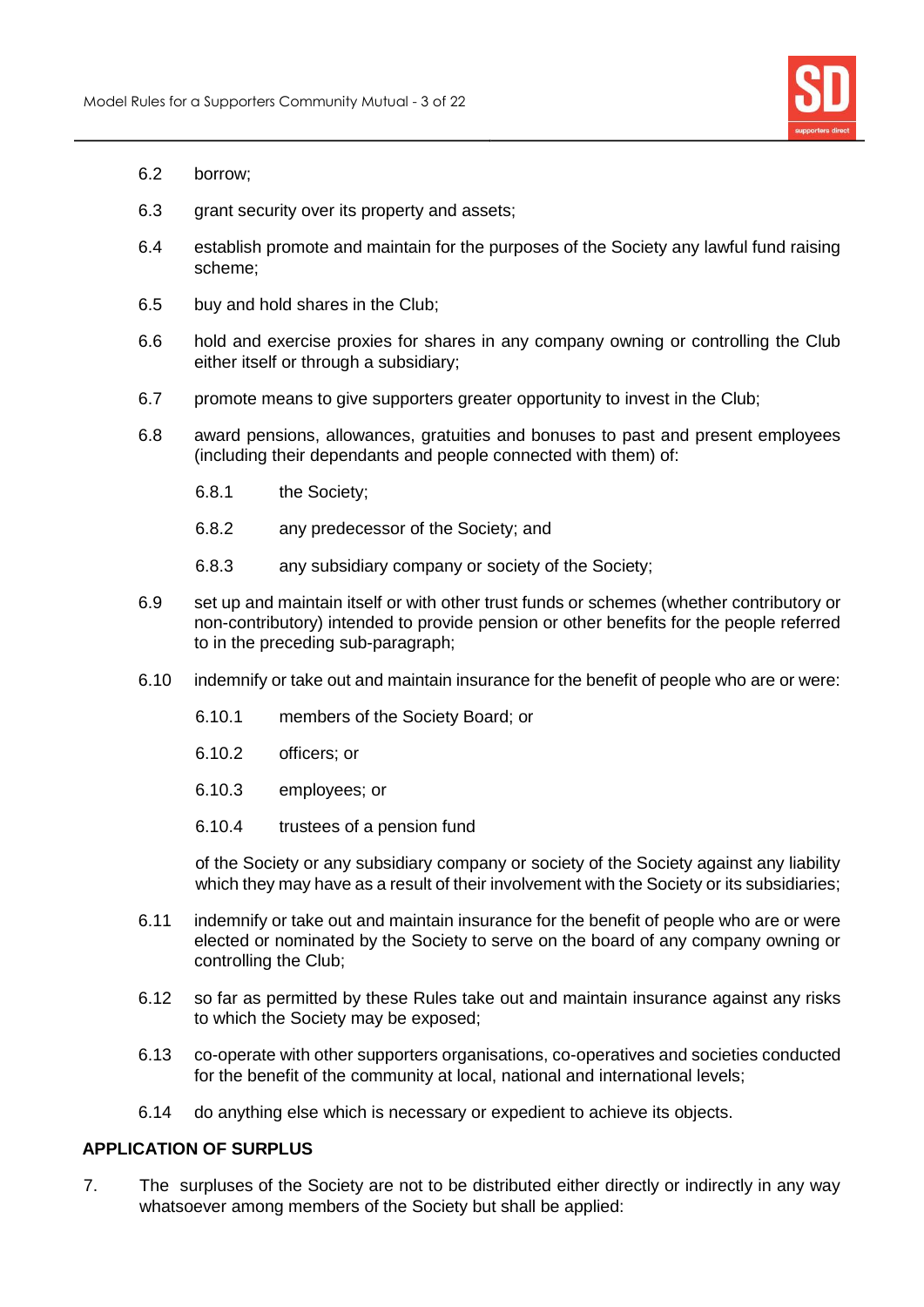

- 7.1 to maintain prudent reserves;
- 7.2 on expenditure to achieve the Society's objects;
- 7.3 in paying interest on or repaying issued share capital in accordance with the provisions of these Rules.

## **ASSET LOCK**

8. Restriction on use: Pursuant to regulations made under section 1 of the Co-operatives and Community Benefit Societies Act 2003:

All of the society's assets are subject to a restriction on their use.

- 8.1 The society must not use or deal with its assets except-
	- 8.1.1 where the use or dealing is, directly or indirectly, for the purpose that is for the benefit of the community;
	- 8.1.2 to pay a member of the society the value of his withdrawable share capital or interest on such capital;
	- 8.1.3 to make a payment pursuant under section 36 (payments in respect of persons lacking capacity) 37 (nomination by members of entitlement to property in society on member's death), 40 (death of a member: distribution of property not exceeding £5,000) of the Co-operative and Community Benefit Societies Act 2014;
	- 8.1.4 to make a payment in accordance with the Rules of the society to trustees of the property of bankrupt members or, in Scotland, members whose estate has been sequestrated;
	- 8.1.5 where the society is to be dissolved or wound up, to pay its creditors; or
	- 8.1.6 to transfer its assets to one or more of the following:
		- 8.1.6.1 a prescribed community benefit society whose assets have been made subject to a restriction on use and which will apply that restriction to any assets so transferred;
		- 8.1.6.2 a community interest company;
		- 8.1.6.3 a registered social landlord which has a restriction on the use of its assets which is equivalent to a restriction on use and which will apply that restriction to any assets so transferred:
		- 8.1.6.4 a charity (including a community benefit society that is a charity) ;or
		- 8.1.6.5 a body, established in Northern Ireland or a State other than the United Kingdom, that is equivalent to any of those persons.
- 8.2 Any expression used in this Rule which is defined for the purposes of regulations made under section 1 of the 2003 Act shall have the meaning given by those regulations.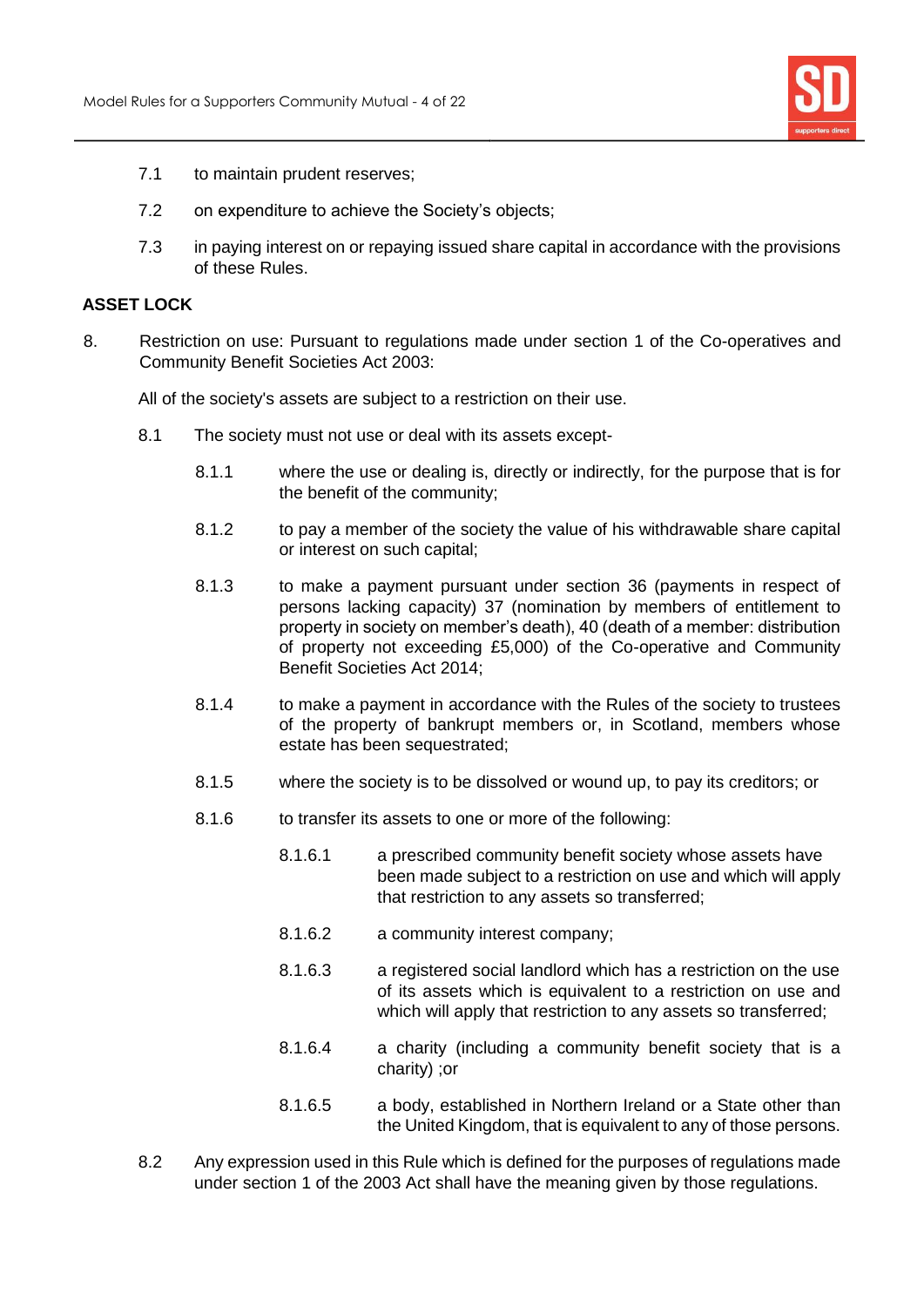

#### **MEMBERSHIP**

- 9. The members of the Society are the people whose names are entered in the register of members. The first members are the people who sign these Rules in applying for registration.
- 10. Membership is open to any individual, unincorporated body, firm, partnership or corporate body who or which:
	- 10.1 is a supporter of the Club; or
	- 10.2 has an interest in the game of Association Football in the Area and is in sympathy with the objects of the Society; and
	- 10.3 agrees to take an active interest in the operation and development of the Society and its business;
	- 10.4 agrees to respect commercial confidentiality in relation to business decisions of the Society; and
	- 10.5 agrees to be bound by these Rules and by Rules 3 and 7 in particular.

The Society Board shall have power to refuse membership to any person who does not in the opinion of the Society Board meet these requirements.

- 11. Every member holds one ordinary share in the capital of the Society. No member may hold more than one ordinary share in the Society either individually or jointly.
- 12. The Society Board will decide and issue a form of application for membership. Members are to pay an annual subscription of such reasonable sum as the Society Board shall decide, the first payment to be made at the time of application for membership. The sum of £1 from the first payment shall be applied to purchase an ordinary share in the Society.
- 13. A corporate body or firm which is a member may by resolution of its governing body appoint any person it thinks fit to be its deputy and revoke such an appointment. A copy of any such resolution signed by two members of the governing body and in the case of a local authority by the authorised officer of the Council shall be sent to the Secretary of the Society. The deputy will be entitled to exercise all rights of membership on behalf of the corporate body including seeking election as an officer and speaking and voting at any general meeting. References in these Rules to a member being present in person include members which are corporate bodies being present through their deputy. No person may act as deputy for more than one corporate body or firm which is a member.
- 14. Members of the Society under 16 may not:
	- 14.1 be a member of the Board of Directors or other officer of the Society; nor
	- 14.2 vote at a general meeting, either in person or by proxy; nor
	- 14.3 vote in any election to the Board of Directors
- 15. No person under the age of 16 may be an officer of the Society

# **SHARES**

- 16. The Society has ordinary shares and may have Community Shares in accordance with the provisions set out at Rule 21.
- 17. The following provisions apply to shares in the Society: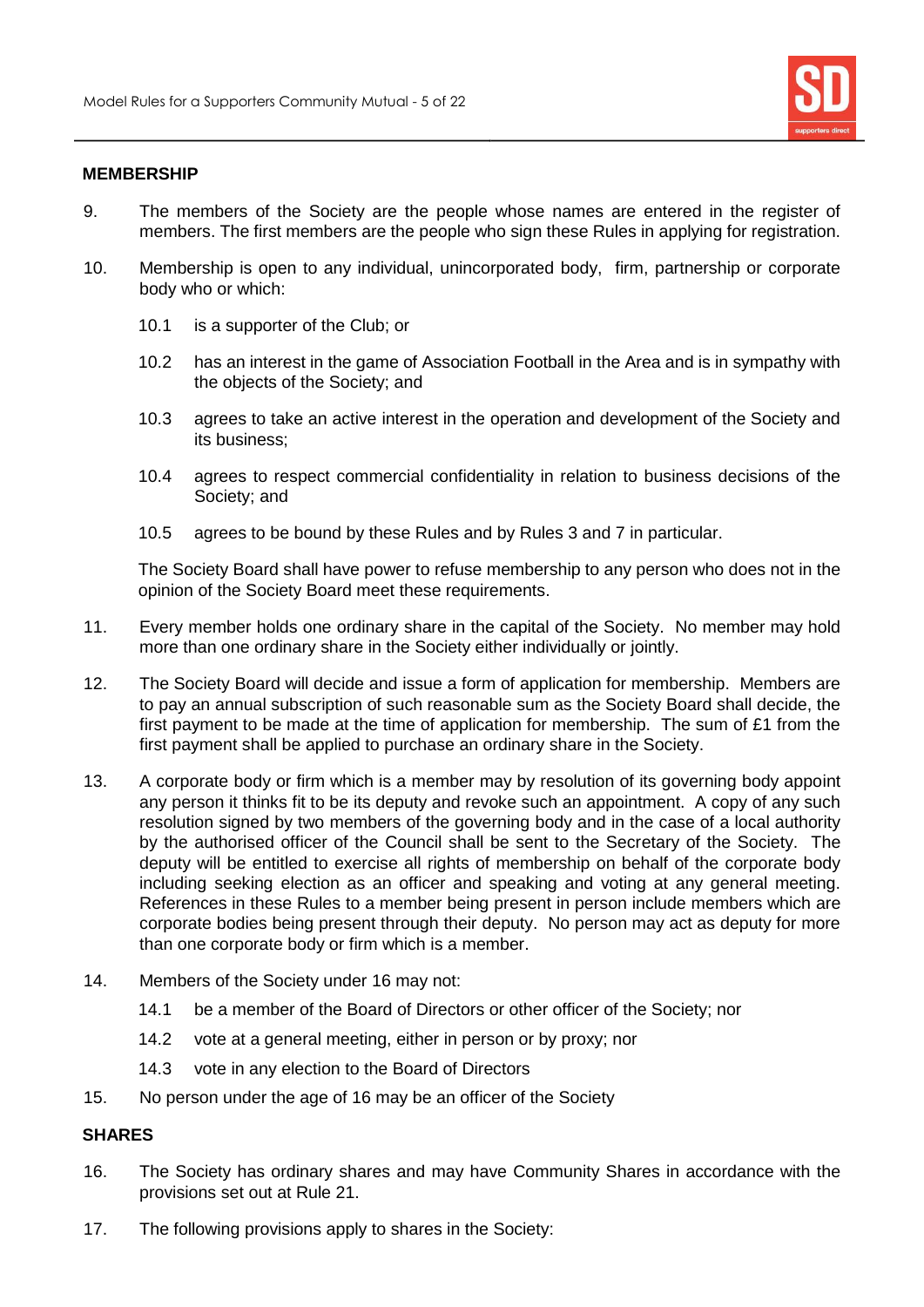

- 17.1 Shares shall be withdrawable only in accordance with the provisions of these Rules;
- 17.2 Shares shall not be transferable except on death or bankruptcy or with the consent of the Society Board;
- 17.3 Application for shares shall be made to the Board of the Society who shall allot to members, upon their admission, the share or shares for which they have applied provided that the total number of shares allotted to any member shall not exceed the maximum shareholding permitted by these Rules or by law;
- 17.4 Shares shall be paid for in full on allotment.

## **ORDINARY SHARE PROVISIONS**

- 18. The ordinary shares of the Society shall be of the nominal value of £1.00.
- 19. If a member ceases to be a member, the ordinary share registered in the name of that member is to be cancelled and the amount subscribed for the share is to become the property of the Society.
- 20. Ordinary shares shall not be withdrawable and do not carry any right to interest, dividend or bonus.

# **COMMUNITY SHARE PROVISIONS**

- 21. In order to fund its business, the Society may issue Community Shares. Community Shares may be issued in such denomination and upon such terms as the Society Board shall decide, subject to the Rules, and in particular the following provisions:
	- 21.1 Community Shares shall not be withdrawable except with the consent of the Society Board;
	- 21.2 The Society Board may specify a date or dates on which Community Shares may be withdrawn and may make provision for the withdrawal of different issues of shares on different dates;
	- 21.3 The Society Board may pay interest to holders of Community Shares as compensation for the use of such funds, but the rate of interest shall be no higher than the Society Board considers to be necessary to attract the funding needed for the business of the Society and shall not in any event be higher than 2% above clearing bank base rate from time to time. The rate may vary within these limits between different issues of shares;
	- 21.4 No withdrawal of Community Shares or payment of interest on them shall be made except from trading surpluses and any withdrawal or payment shall be at the discretion of the Society Board having regard to the long term interests of the Society, the need to maintain prudent reserves and the Society's primary commitment to community benefit;
	- 21.5 Community Shares may only be issued to members;
	- 21.6 On the solvent dissolution or winding up of the Society, holders of Community Shares shall have no financial entitlement beyond payment of outstanding interest and repayment of paid-up share capital.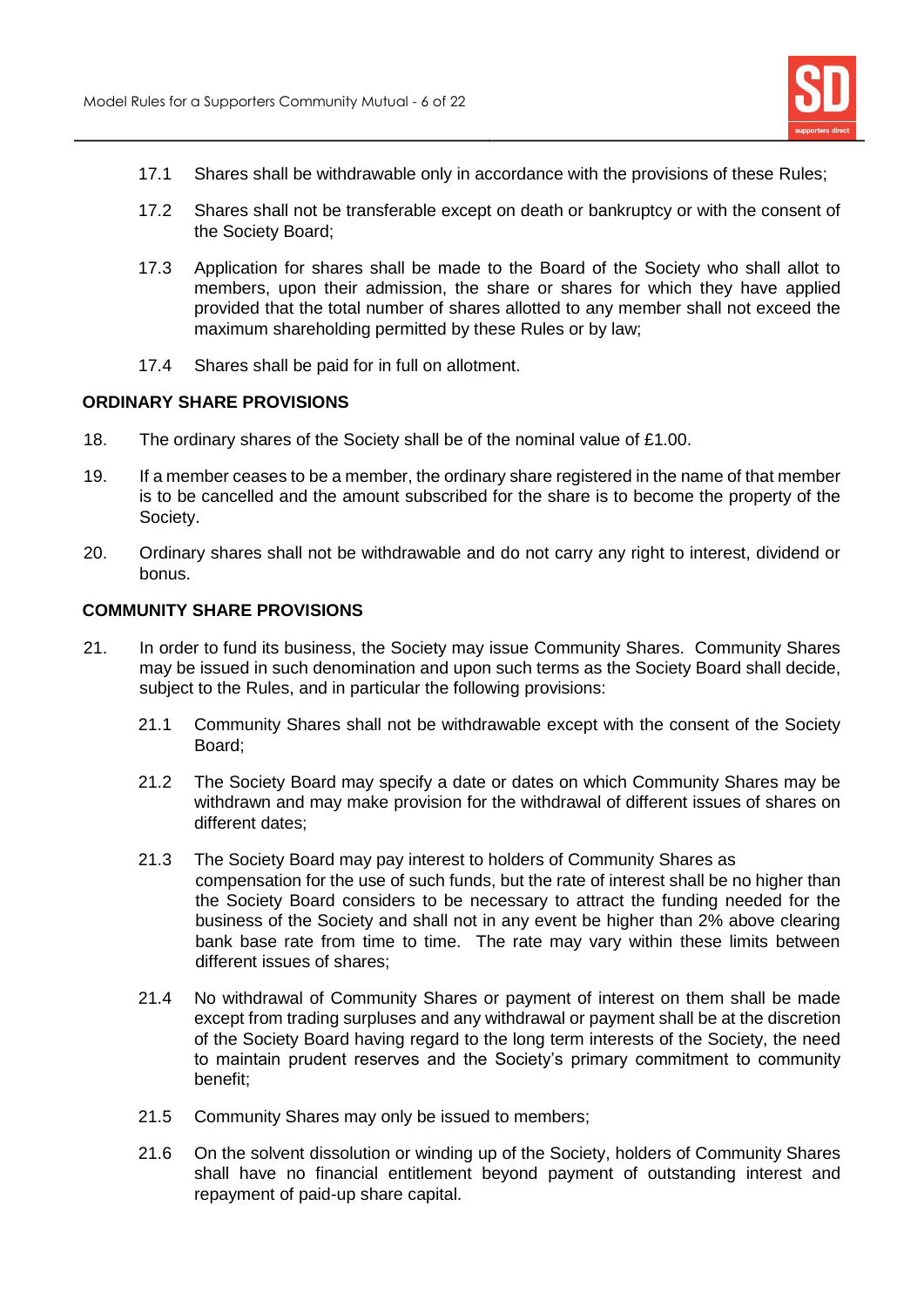

#### **REMOVAL OF MEMBERS**

- 22. A member shall cease to be a member if they:
	- 22.1 fail after written demand to pay their annual subscription;
	- 22.2 die (in the case of the individual);
	- 22.3 cease to exist (in the case of a body corporate);
	- 22.4 are the nominee of an unincorporated Society or firm which is wound up or dissolved;
	- 22.5 are the nominee of an unincorporated organisation or firm which removes or replaces them as its nominee;
	- 22.6 are not the holder of a fully paid up share;
	- 22.7 are expelled under these Rules; or
	- 22.8 withdraw from membership by giving written notice to the Secretary.
- 23. A member may be expelled for conduct prejudicial to the Society in accordance with any Disciplinary Policy adopted by the Society (which is to comply with any guidance issued by Supporters Direct).

# **ORGANISATION**

24. The powers of the Society are to be exercised by the members and the Board of the Society in the way set out in the Rules which follow.

#### **RIGHTS AND POWERS OF MEMBERS**

- 25. The members have the rights and powers available to them under the law relating to Community Benefit Societies and are to decide in particular the issues specifically reserved to them by these Rules.
- 26. The members may by a resolution carried by not less than two-thirds of the members voting in person or by proxy at a general meeting but not otherwise give directions to the Society Board. A member wishing to propose a members' resolution for consideration at a general meeting shall give notice in writing to the Secretary of such wish, and of the justification for, form and content of the resolution, not later than noon 28 days before that meeting is to be held. The following provisions apply to any directions given:
	- 26.1 any direction must:
		- 26.1.1 be consistent with these Rules and with the Society's contractual, statutory and other legal obligations; and
		- 26.1.2 not affect the powers and responsibilities of the Society Board under Rule 27.
	- 26.2 Any person who deals with the Society in good faith and is not aware that a direction has been given may deal with the Society on the basis that no direction has been given.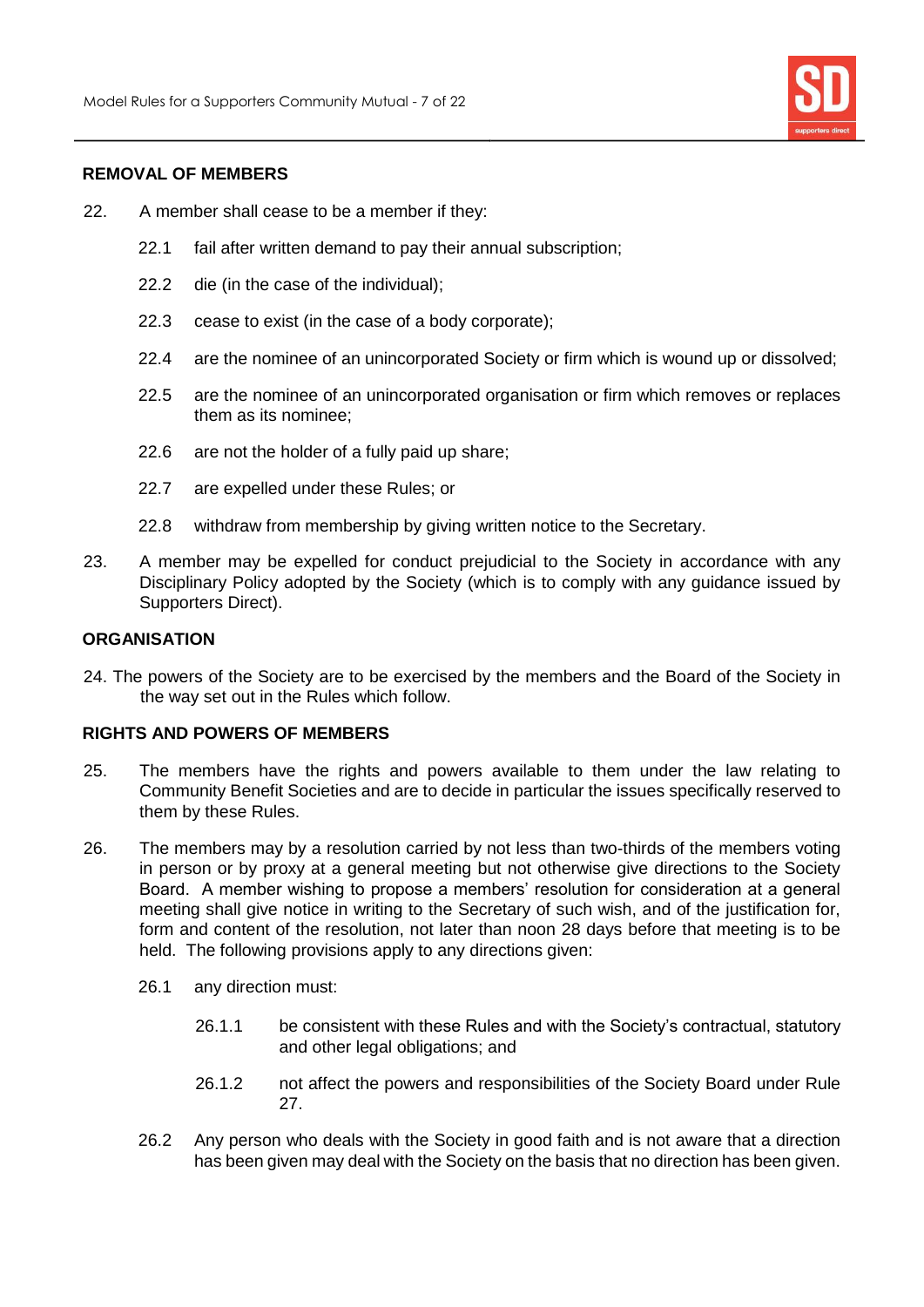

## **DUTIES AND POWERS OF BOARD OF DIRECTORS**

- 27. The Society Board is to ensure that the business of the Society is conducted in accordance with these Rules and with the interests of the community and in accordance with the Board Membership and Conduct Policy adopted by the Society (which is to comply with any guidance issued by Supporters Direct). The Society Board:
	- 27.1 may exercise all the Society's powers which are not required by these Rules or by statute to be exercised by the Society in general meeting;
	- 27.2 may delegate any of its powers to committees consisting of such of its own number (and others, provided that Society Board members remain in a majority on such committees) as it thinks fit who shall, in the function entrusted to them, conform in all respects to the instruction given to them by the Society Board. The following provisions apply to any such delegation:
		- 27.2.1 any delegation may be revoked and its terms may be varied;
		- 27.2.2 the proceedings of any sub-committee shall be governed by the rules regulating the proceedings of the Society Board so far as they are capable of applying;
	- 27.3 shall determine from time to time the categories of transaction which require the approval of the Society Board
	- 27.4 shall approve the use of the Society's seal (if any).

#### **GENERAL MEETINGS**

- 28. The Society shall, within six months of the end of the financial year, hold a general meeting of the Members as its annual general meeting and shall specify the meeting as such in the notices calling it. The first annual general meeting may be called by the Society Board at any time within this period. The Society is to ensure that all general meetings are accessible so as to encourage participation in them by members. All general meetings are to be held in accordance with the Society's Standing Orders for General Meetings, which shall be determined by the Board of Directors and must comply with any guidance issued by Supporters Direct.
- 29. The business of an annual general meeting shall normally comprise, where appropriate:
	- 29.1 the receipt of the accounts and balance sheet and of the reports of the Society Board and auditor (if any);
	- 29.2 the appointment of an auditor, if required;
	- 29.3 the election of the Society Board or the results of the election if held previously by ballot;
	- 29.4 the audit of any other aspect of the performance of the Society;
	- 29.5 the application of surplus; and
	- 29.6 the transaction of any other business included in the notice convening the meeting.

The business of any general meeting shall comprise: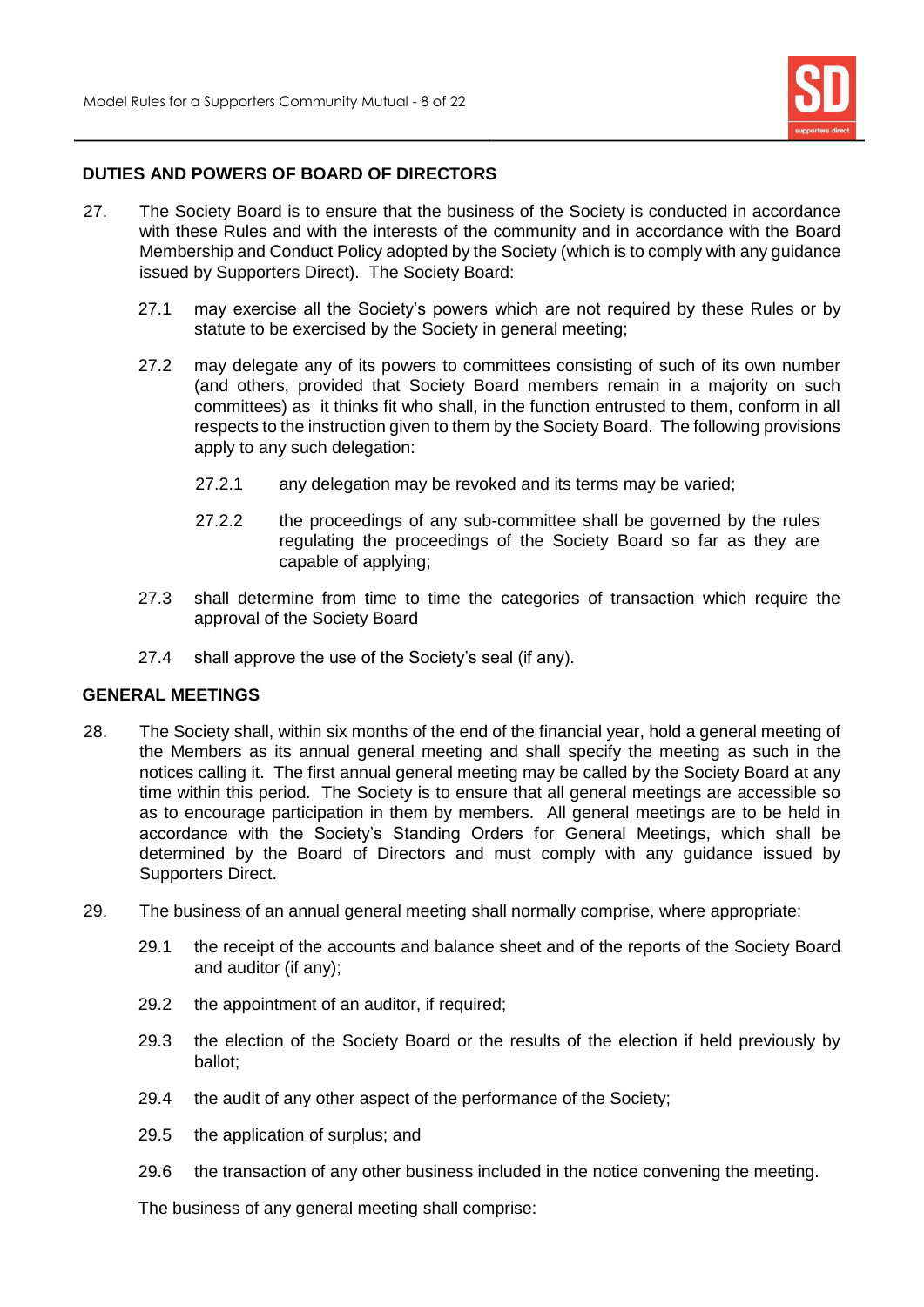

- 29.7 consideration of any member's resolution, notice of which has been given to the Secretary in accordance with Rule 26;
- 29.8 consideration of any resolution proposed by the Board; and
- 29.9 consideration of any other business relating to the affairs of the Society which any member or the Board may wish to raise but no resolution may be put to the vote of the meeting under this item.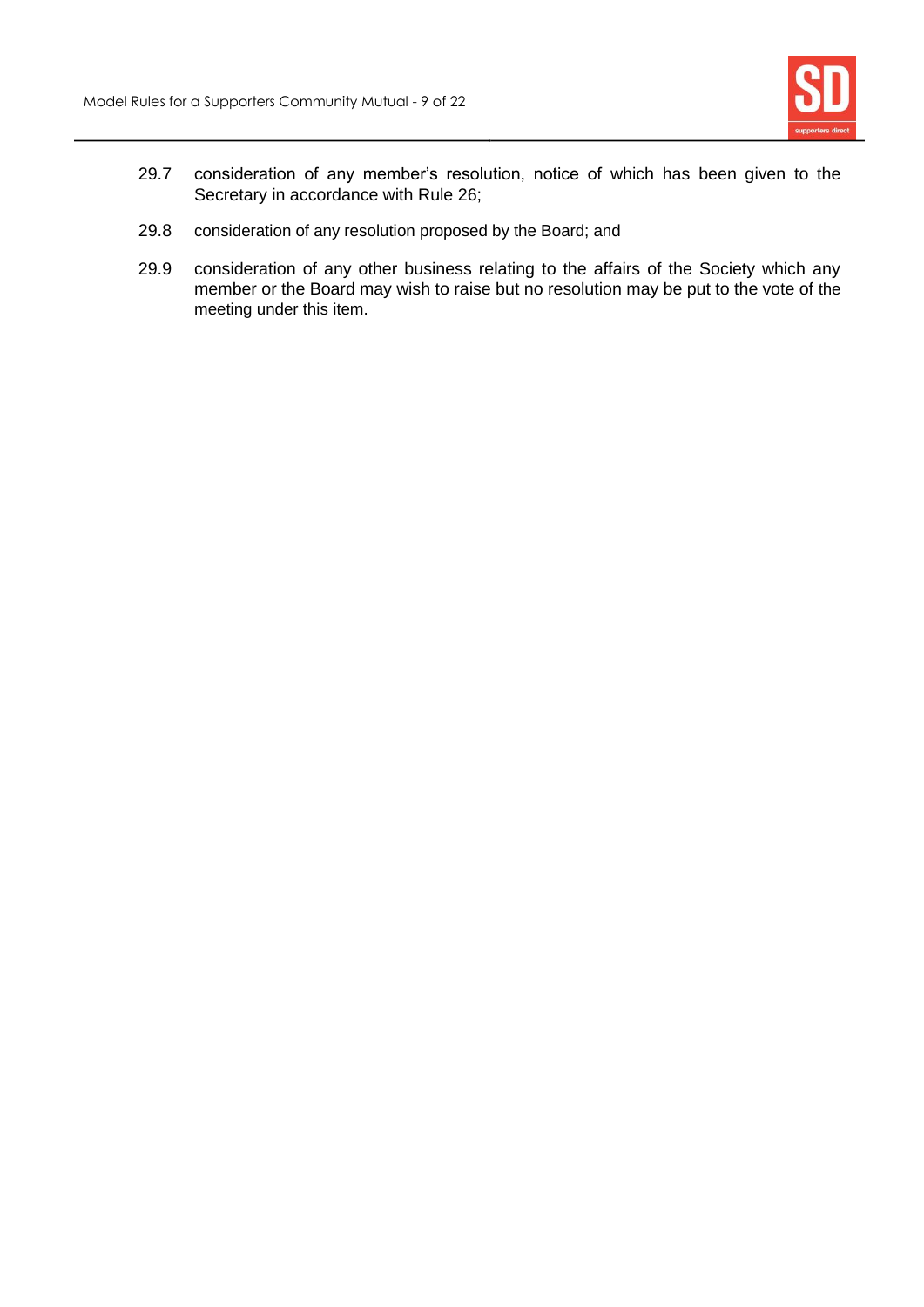

- 30. All general meetings other than annual general meetings are called special general meetings.
- 31. The Secretary, at the request of the Board of Directors may convene a general meeting of the Society. The purpose of the general meeting shall be stated in the application and notice of the meeting.
- 32. The Board of Directors upon an application by not less than 20 members or 5% of the membership, whichever is the greater, delivered to the Society's registered office, shall convene a general meeting. The purpose of the special general meeting shall be stated in the application and notice of the meeting. No business other than that stated in the notice of the meeting shall be conducted at the meeting.
- 33. A special general meeting called in response to a members' requisition must be held within 28 days of the date on which the requisition is delivered to the registered office. The meeting is not to transact any business other than that set out in the requisition and the notice convening the meeting.
- 34. If, within one month from the date of the receipt of the application, the Society Board have not convened a special general meeting, any three Members of the Society acting on behalf of the signatories to the application may convene a special general meeting, and shall be reimbursed by the Society for any costs incurred in convening such a meeting.
- 35. Notice of a general meeting is to be given either:
	- 35.1 in writing; or
	- 35.2 where a member has agreed to receive notice in this way, by such electronic means as the Society Board shall decide at least 14 clear days before the date of the meeting. The notice must:
		- 35.2.1 be given to all members and to the members of the Society Board and to the auditors (if any);
		- 35.2.2 state whether the meeting is an annual or special general meeting;
		- 35.2.3 give the time, date and place of the meeting; and 35.2.4 indicate the business to be dealt with at the meeting.
- 36. Any notice to a member may be given either:
	- 36.1 personally; or
	- 36.2 by sending it by post in a prepaid envelope addressed to the member at their registered address; or
	- 36.3 by leaving it at that address; or
	- 36.4 (if a register of e-mail addresses is maintained by the Society and the member has notified the Society of an e-mail address) by e-mail to their registered e-mail address.

Notices or communications sent by first class post to members at their registered address are deemed to have been duly served 48 hours (excluding Sundays) after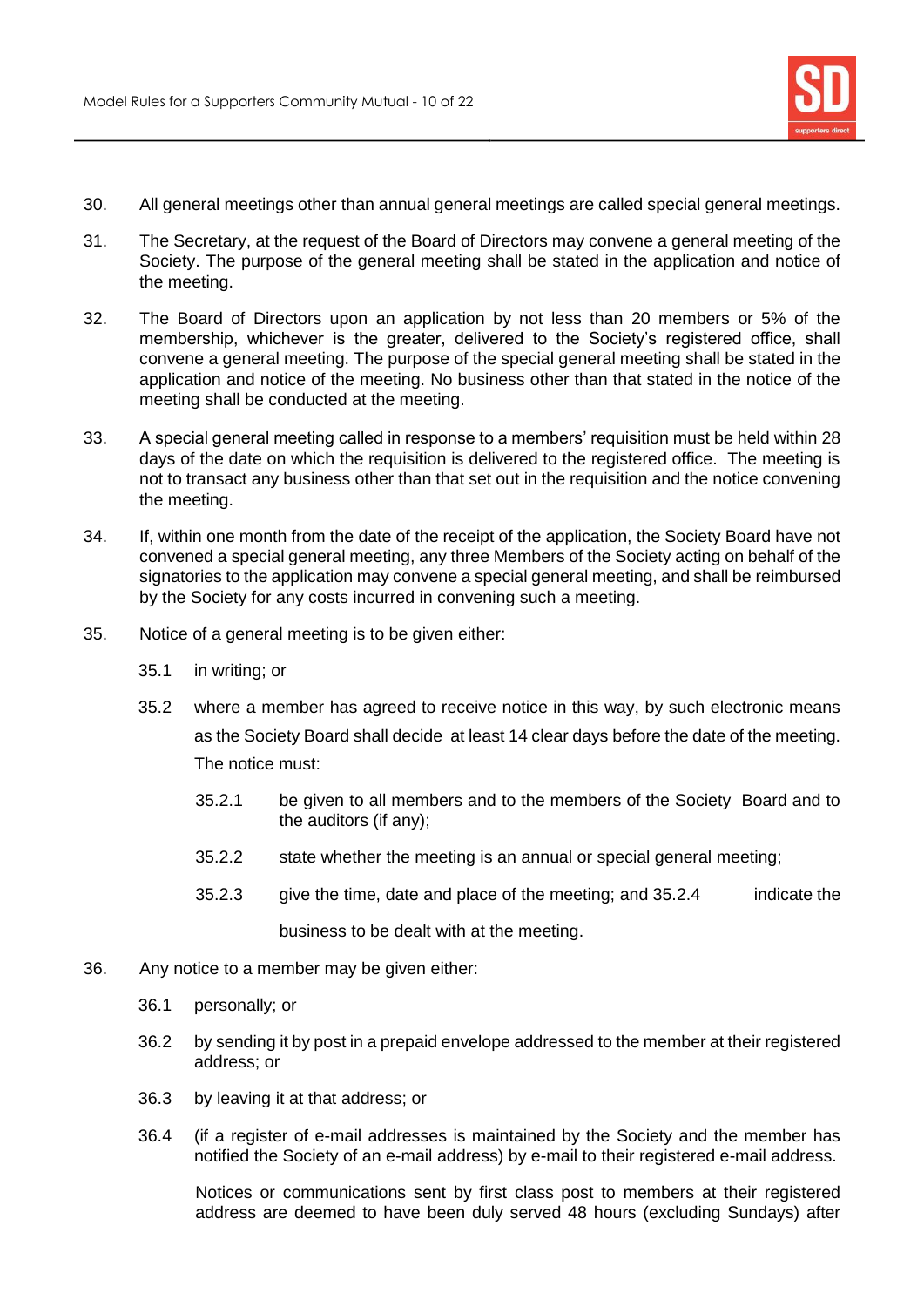

being posted. Proof that an envelope containing a notice was properly addressed, prepaid and posted shall be conclusive evidence that the notice was given. The proceedings at a general meeting are not invalid if:

- 36.4.1 there has been an accidental omission to send a notice to a member or members; or
- 36.4.2 the notice is not received by a member or members.
- 37. A member present either in person or by proxy at any meeting of the Society shall be deemed to have received notice of the meeting and, where requisite, of the purposes for which it was called.
- 38. Before a general meeting can do business there must be a quorum present. Except where these Rules say otherwise a quorum is 20 members or 5% of the members entitled to vote at the meeting whichever is lower.
- 39. The Society Board may decide where a general meeting is to be held.
- 40. If the Society has appointed an auditor in accordance with these Rules they shall be entitled to attend general meetings of the Society and to receive all notices of and communications relating to any general meeting which any Member of the Society is entitled to receive. The auditor shall be entitled to be heard at any meeting on any part of the business of the meeting which is of proper concern to an auditor.
- 41. The Chair shall facilitate general meetings. If he or she is absent or unwilling to act at the time any meeting proceeds to business then another Society Board member shall facilitate the meeting. If no other Society Board member is present or willing to act, the members present shall choose either one of their number or an independent person recommended by the Society Board to be the Chair for that meeting. If a quorum is not present within half an hour of the time the general meeting was due to commence, or if during a meeting a quorum ceases to be present, the Chair must adjourn the meeting for at least 7 days. If within half an hour of the time the adjourned meeting was due to commence a quorum is not present, the Members present shall constitute a quorum.
- 42. The Chair of a general meeting may adjourn the meeting whilst a quorum is present if:
	- 42.1 The meeting consents to that adjournment; or
	- 42.2 It appears to the Chair that an adjournment is necessary to protect the safety of any persons attending the meeting or to ensure that the business of the meeting is conducted in an orderly manner.
- 43. When adjourning a meeting the Chair must specify the date, time and place to which it will stand adjourned or that the meeting is to continue at a date, time and place to be fixed by the Society Board.
- 44. If the meeting is adjourned for 14 days or more, at least 7 clear days' notice of the adjourned meeting shall be given in the same manner as the notice of the original meeting.
- 45. No business shall be transacted at an adjourned meeting other than business which could properly have been transacted at the meeting if the adjournment had not taken place.
- 46. Each Member shall have one vote on any question to be decided in general meeting.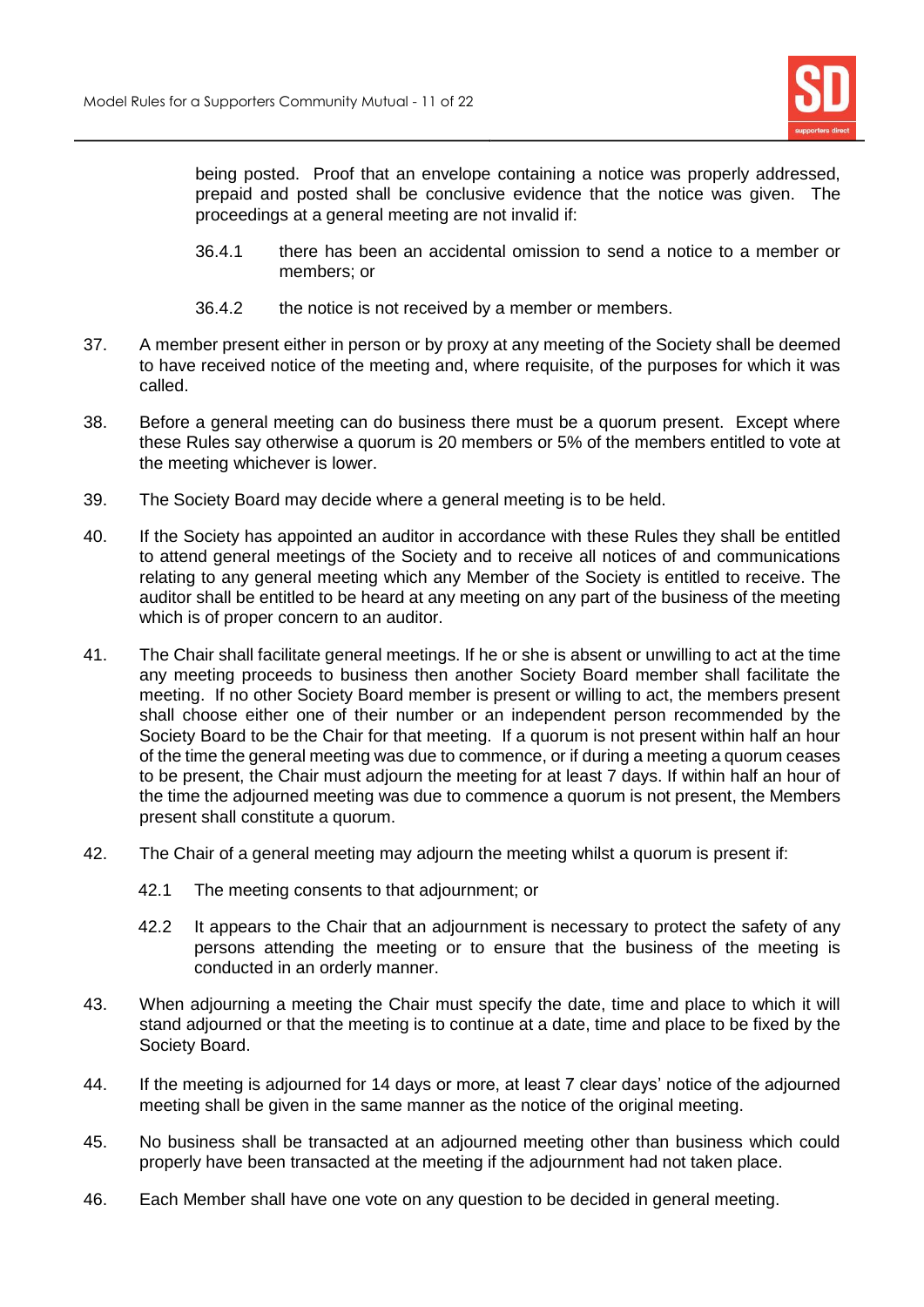

- 47. A resolution put to the vote at a general meeting shall be decided on a show of hands unless a paper poll is demanded in accordance with these Rules. Unless a paper poll is demanded, a declaration by the Chair that a resolution has on a show of hands been carried or lost recorded in the minutes of the proceedings of the general meeting shall be conclusive evidence of the fact without proof of the number or proportions of the votes recorded in favour or against such resolution.
- 48. In the case of an equality of votes, whether on a show of hands or a poll, the Chair shall not have a second or casting vote and the resolution shall be deemed to have been lost.

# **RESOLUTIONS**

- 49. Decisions at general meetings shall be made by passing resolutions:
	- 49.1 The following decisions must be made by extraordinary resolution: 49.1.1 Any

amendment to the Society's Rules;

- 49.1.2 The decision to wind up the Society.
- 49.2 Save as otherwise provided by these Rules all other decisions shall be made by ordinary resolution.
- 50. An extraordinary resolution is one passed by a majority of not less than 75% of votes cast at a general meeting and an ordinary resolution is one passed by a simple majority of votes cast.
- 51. Resolutions may be passed at general meetings or by written resolution. A written resolution may consist of several identical documents signed by one or more Members.
- 52. A proxy may be appointed and the appointment may instruct the proxy to vote in a particular way or as he or she thinks fit. A proxy is to be appointed as follows:
	- 52.1 in writing;
	- 52.2 in any usual form or any other form which the Society Board may approve;
	- 52.3 under the hand of the appointor or of their attorney duly authorised in writing; and
	- 52.4 by depositing the appointment document at the registered office of the Society or at such other place within the United Kingdom as the Society shall specify not less than two clear days before the day fixed for the meeting at which the proxy is authorised to vote. Where the appointment document is exercised by an attorney on behalf of the appointor the authority under which it is executed or a copy of such authority certified notarially or in some other way approved by the Society Board is to be lodged with the appointment document.
	- 52.5 If this procedure is not followed the appointment of the proxy will be invalid.
- 53. The following further rules apply to proxies.
	- 53.1 No person other than the Chair of the meeting can act as proxy for more than 3 members.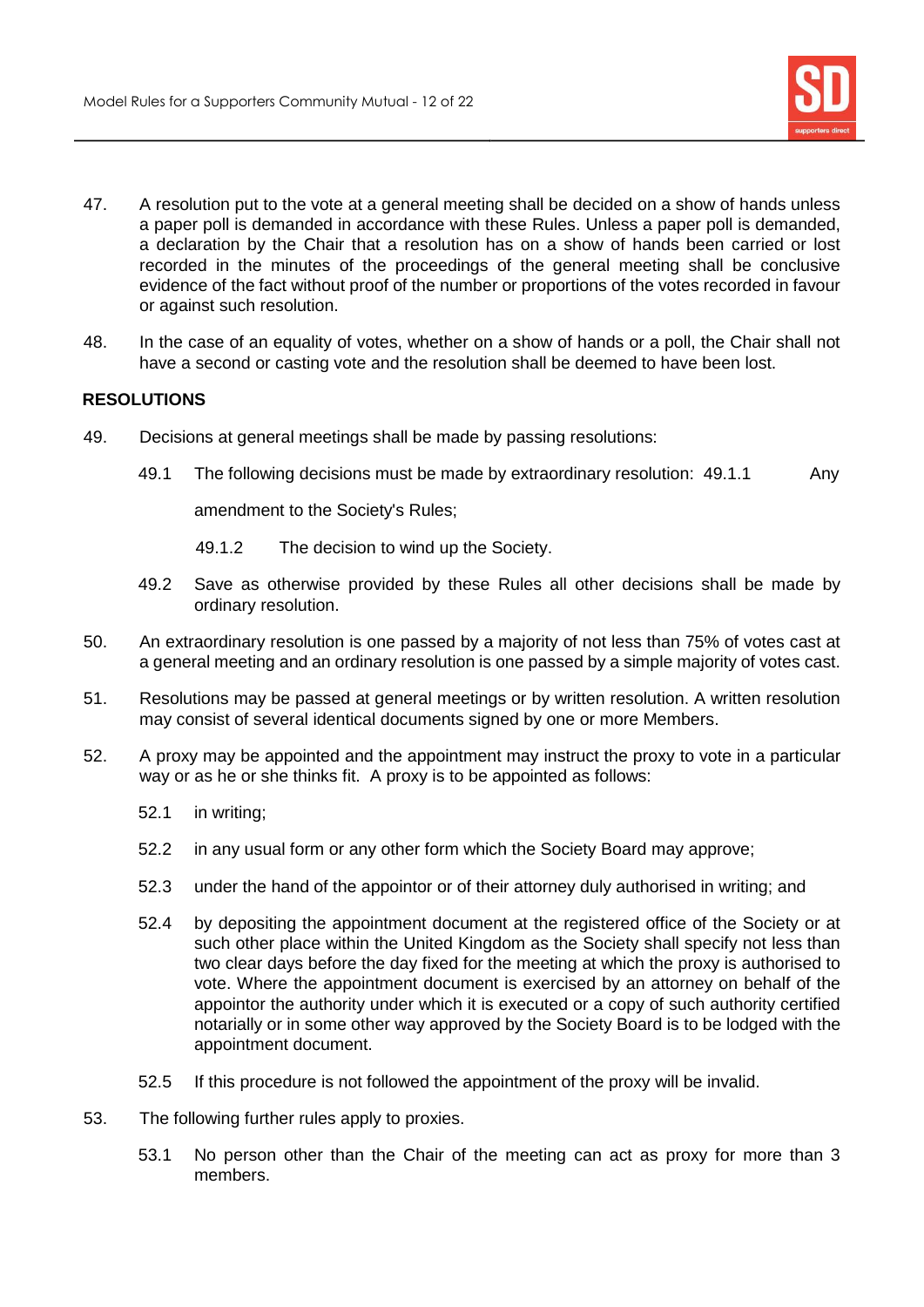

- 53.2 Any question as to the validity of a proxy is to be determined by the Chair of the meeting whose decision is to be final.
- 53.3 A proxy need not be a member of the Society.
- 54. A vote given or poll demanded by proxy or by the duly authorised deputy of a corporate body, shall be valid unless notice of termination of the authority is received by the Society at the registered office or at any other place at which the instrument of proxy was duly deposited before the commencement of the meeting or adjourned meeting at which the vote is given or the poll demanded.
- 55. No objection shall be raised to the qualification of any voter except at the meeting or adjourned meeting at which the vote objected to is tendered. Any objection made in due time about any vote whether tendered personally or by proxy is to be determined by the Chair of the meeting, whose decision is to be final. Every vote not disallowed at the meeting will be valid.

## **CONSTITUTION OF BOARD**

- 56. The Society shall have a Board of Directors comprising not less than six and not more than twelve persons.
- 57. The initial Directors of the Society from registration until the first Annual General Meeting shall be appointed by the members on whose application the Society is registered.
- 58. Elected directors shall be elected only in accordance with the Election Policy adopted by the Society.
- 59. Members of the Board of Directors will normally serve for periods of two years, according to the Society's Board Membership and Conduct Policy.
- 60. At the first Annual General Meeting all members of the Board of Directors shall stand down. A retiring Society Board member shall be eligible for re-election.
- 61. At the annual general meetings following the first annual general meeting of the Society half of the members of the Society Board first elected by the members (to be chosen by lot) will resign from office. Thereafter the half of the members of the Society Board elected by the members who have served the longest at the date of the annual general meeting each year will resign. If at any time there is an uneven number of elected directors, the Society Board shall decide the number of elected directors to resign in accordance with this Rule, which shall be approximately half of the total number.
- 62. New Directors shall be elected in accordance with the Society's Election Policy including by authenticated electronic means and postal ballot. The Society's Election Policy is to comply with any guidance issued by Supporters Direct.
- 63. The Society Board may at any time co-opt any Member of the Society or the representative of an organisation which is a Member to fill a casual vacancy in the Board of Directors, provided that at no time shall more than one-third of the members of the Society Board be co-opted members. A casual vacancy shall be deemed to exist if the number of Directors should drop below the minimum prescribed in these Rules or below the number elected at the preceding Annual General Meeting.
- 64. The Society Board may co-opt up to five external Directors to the Society Board in addition to the number of Directors specified in these Rules provided that at all times the total number of external directors and Members co-opted under Rule 65 shall be in the minority. A Director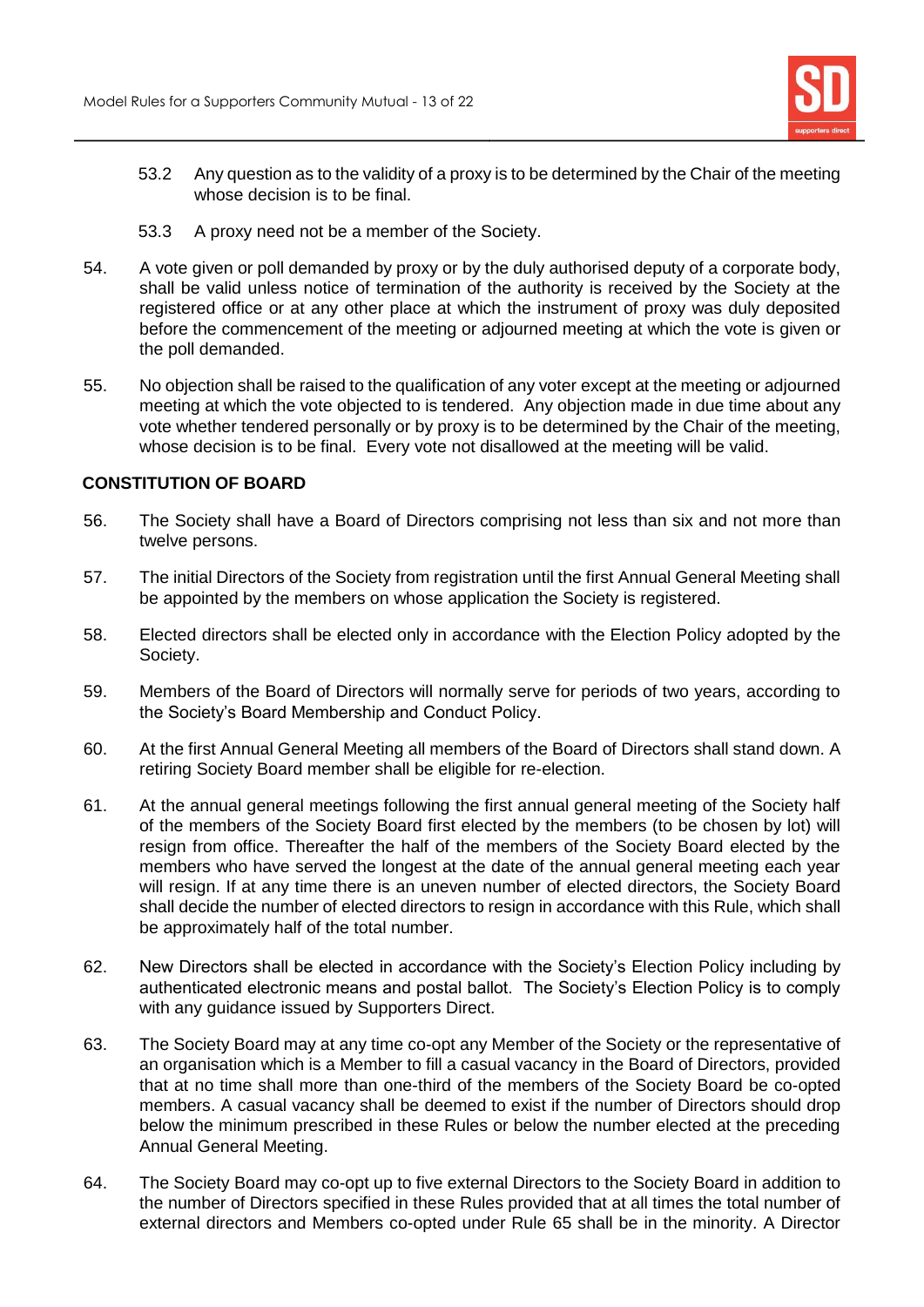

co-opted in accordance with this rule shall serve for a fixed period determined by the Society Board at the time of co-option, subject to a review at least every twelve months, may be removed from office at any time by a resolution passed by a majority of the members of the Society Board, and may be remunerated in an amount (to be disclosed in the published accounts) from time to time, as fixed by the Society Board. External Directors shall be selected by virtue of their specialist skills and experience considered to be of benefit to the Society.

- 65. In the event that the size of the Society Board should drop below the minimum number of members prescribed in these Rules, the Directors may act to increase their number or to call a General Meeting of the Society, but for no other purpose.
- 66. The Society Board shall ensure that the business of the Society is conducted in accordance with these Rules and with the interests of the community and in accordance with any byelaws, policies or procedures adopted by the Society.

# **BOARD MEETINGS**

- 67. Any two Directors may, and the Secretary on the requisition of a Director shall, call a meeting of the Board of Directors by giving reasonable notice of the meeting to all Directors. Notice of any meeting of the Board of Directors must indicate the date, time and place of the meeting and, if the directors participating in the meeting will not be in the same place, how they will communicate with each other.
- 68. The Board of Directors may meet together for the despatch of business, adjourn and otherwise regulate their meetings as they think fit. All Board meetings are to be held in accordance with the Society's Standing Orders for Board Meetings, which shall be determined by the Board of Directors and must comply with any guidance issued by Supporters Direct.
- 69. A Director is able to exercise the right to speak at a meeting of the Board of Directors and is deemed to be in attendance when that person is in a position to communicate to all those attending the meeting. The Directors may make whatever arrangements they consider appropriate to enable those attending a meeting of the Board of Directors to exercise their rights to speak or vote at it including by electronic means. In determining attendance at a meeting of the Board of Directors, it is immaterial whether any two or more Directors attending are in the same place as each other.
- 70. Questions arising at any meetings shall be decided by a majority of votes cast. For the avoidance of doubt, abstentions are not to be classed as votes cast. In the case of an equality of votes the Chair shall have a casting vote.
- 71. A written resolution, circulated to all Directors and signed by a simple majority of Directors, shall be valid and effective as if it had been passed at a Society Board meeting duly convened and held. A written resolution may consist of several identical documents signed by one or more Directors.
- 72. The Board of Directors may, at its discretion, invite other persons to attend its meetings with or without speaking rights and without voting rights. Such attendees will not count toward the quorum.

# **QUORUM**

73. The quorum necessary for the transaction of business at a meeting of the Board of Directors shall be 50% of the Directors or 3 Elected Directors, whichever is the greater.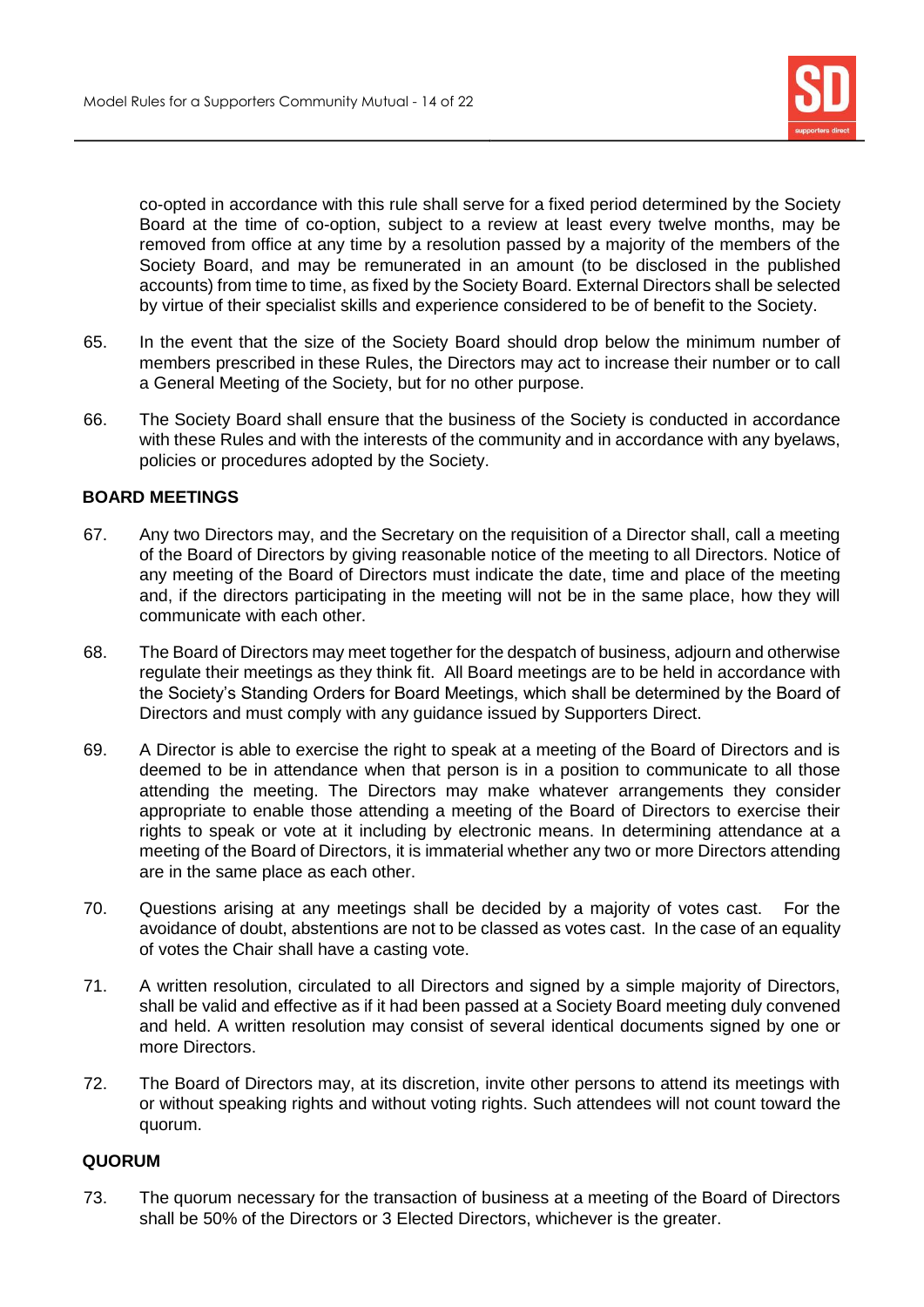

74. If at any time the total number of Directors in office is less than the quorum required, the Directors must not take any decisions other than to appoint further Directors or to call a general meeting so as to enable the Members to appoint further Directors.

# **CHAIR**

75. The Chair shall facilitate meetings of the Board of Directors. If he or she is absent or unwilling to act at the time any meeting proceeds to business then the Directors present shall choose one of their number to be the Chair for that meeting. The appointment of a Chair shall be an item of business at the meeting.

# **DECLARATION OF INTEREST**

76. A Director shall declare an interest in any contract or matter in which s/he has a personal, material or financial interest in accordance with the Society's Board Membership and Conduct Policy.

# **EXPENSES**

77. The Society may pay any reasonable expenses in accordance with the Society's Board Membership and Conduct Policy.

# **TERMINATION OF A DIRECTOR'S APPOINTMENT**

78. A person ceases to be a Director of the Society as soon as one of the matters listed in the Board Membership and Conduct Policy as bringing a directorship to an end applies.

#### **OFFICERS**

79. The Society Board shall elect from among their own number a Chair, treasurer and such other Officers as they may from time to time decide in accordance with the Society's Board Membership and Conduct Policy. These Officers shall have such duties and rights as may be bestowed on them by the Society Board or by statute and any officer appointed may be removed by the Society Board.

## **SECRETARY**

80. The Board of Directors shall appoint a Secretary of the Society for such term at such remuneration and upon such conditions as they think fit. Any Secretary so appointed may be removed by them. A provision of the Act or these Rules requiring or authorising a thing to be done by or to a Society Board member and the Secretary shall not be satisfied by its being done by or to the same person acting in both capacities.

## **COMMITTEES OF THE BOARD**

- 81. The Society Board may delegate any of its powers to committees of the Society Board and in particular may appoint a sealing committee.
- 82. The Society Board will:
	- 82.1 decide the membership of each committee;
	- 82.2 appoint the Chair of each committee:
	- 82.3 lay down the procedure to be adopted by each committee (including the quorum);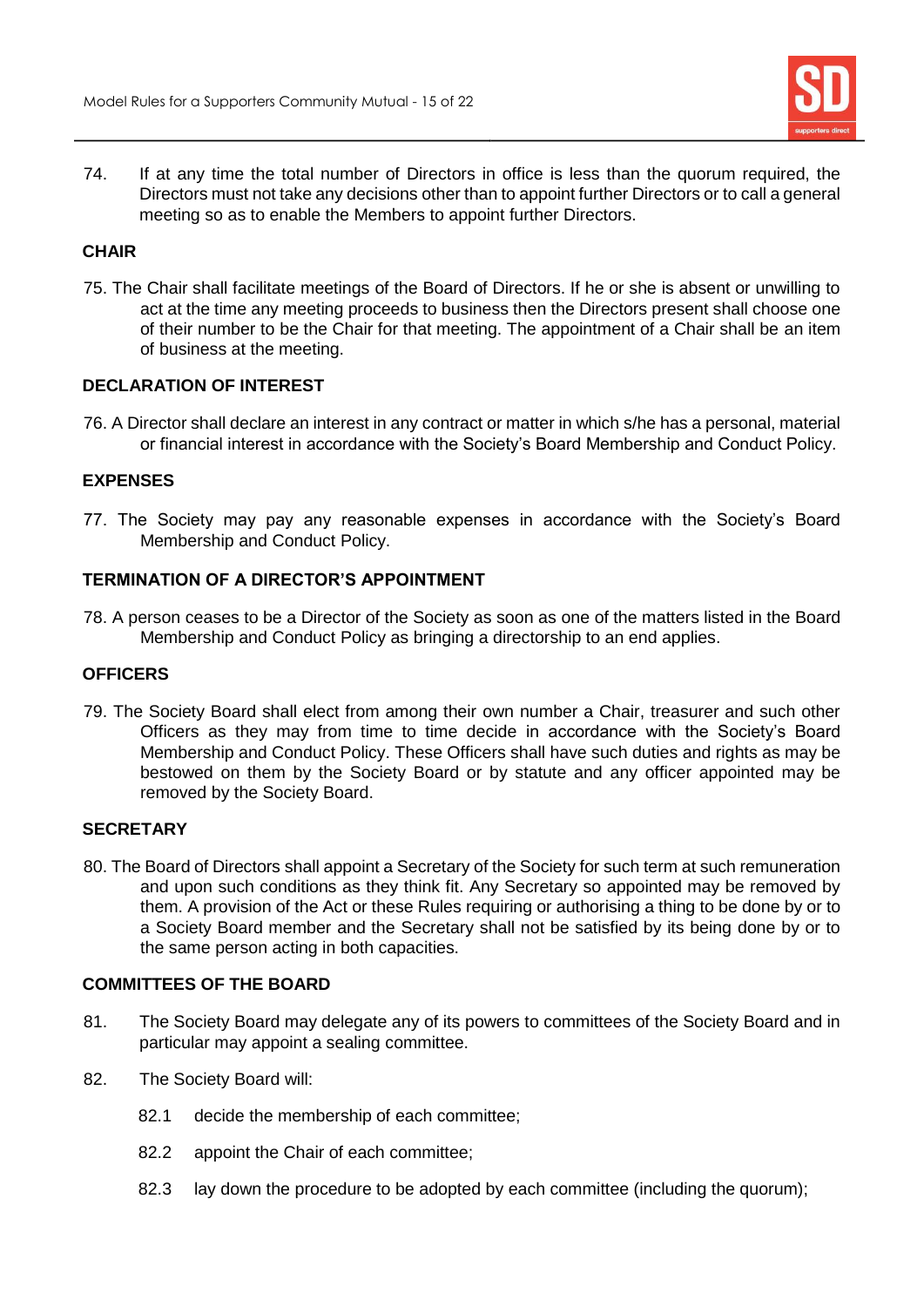

82.4 produce a written record of the scope and authority of each committee. **FINANCIAL** 

# **AUDIT**

- 83. The Society Board will in respect of each year of account ending on 31<sup>st</sup> May:
	- 83.1 ensure that a revenue account or revenue accounts are prepared which:
		- 83.1.1 deal with the affairs of the Society and any subsidiary company or society as a whole for that year; and
		- 83.1.2 give a true and fair view of the income and expenditure of the Society and any subsidiary company or society for that year;
	- 83.2 ensure that a balance sheet giving at that date a true and fair view of the state of the affairs of the Society and any subsidiary company or society is prepared.
	- 83.3 in any year of account the Society shall not be required to appoint auditors if it is exempt under the Act and has disapplied the obligation to do so in accordance with the Act.
	- 83.4 in any such year, an Independent Examination shall be carried out and all references in Rules 29, 35, 40, 86, 87 and 90 to "auditor(s)" and "audited" shall be read as "Independent Examiner" and "Independently Examined" respectively and Rules 88, 89, 91 and 92 shall not apply.
	- 83.5 for the first year of account, provided the Society is exempt from the requirement to appoint auditors in accordance with the Act, the Society Board may resolve, by a majority of at least three-quarters, to disapply the obligations to do so in accordance with the Act.
	- 83.6 for the first year of account, where the Society Board has disapplied the obligation to appoint auditors in 83.5 above, this decision must be ratified by the members so resolving by the appropriate margins laid down under the Act at the First Annual General Meeting. Should the resolution to ratify not be passed, then auditors must be appointed and the first Annual General Meeting adjourned until the earliest practicable date at which audited accounts can be presented.
	- 83.7 for any year of account after the first, any decision to disapply the requirement for audit must be passed by the appropriate margins laid down under the Act at the Annual General Meeting prior to the Annual General Meeting at which the accounts for the year in question are to be laid before members.
	- 83.8 no decision to disapply shall be valid if the accounts laid before the Annual General Meeting at which the decision is being taken indicate that the turnover of the Society in that financial year is higher than the specified threshold for audit exemption in the Supporters Direct Membership Policy, should such exemption be allowed under that policy.
- 84. The Society Board is to lay a revenue account and balance sheet duly audited and signed by the auditor and incorporating the report of the auditor thereon, (if an audit is required) before each annual general meeting, accompanied by a report by the Board on the position of the affairs of the Society and any subsidiary or holding company or society signed by the Chair of the Board meeting at which the report is adopted.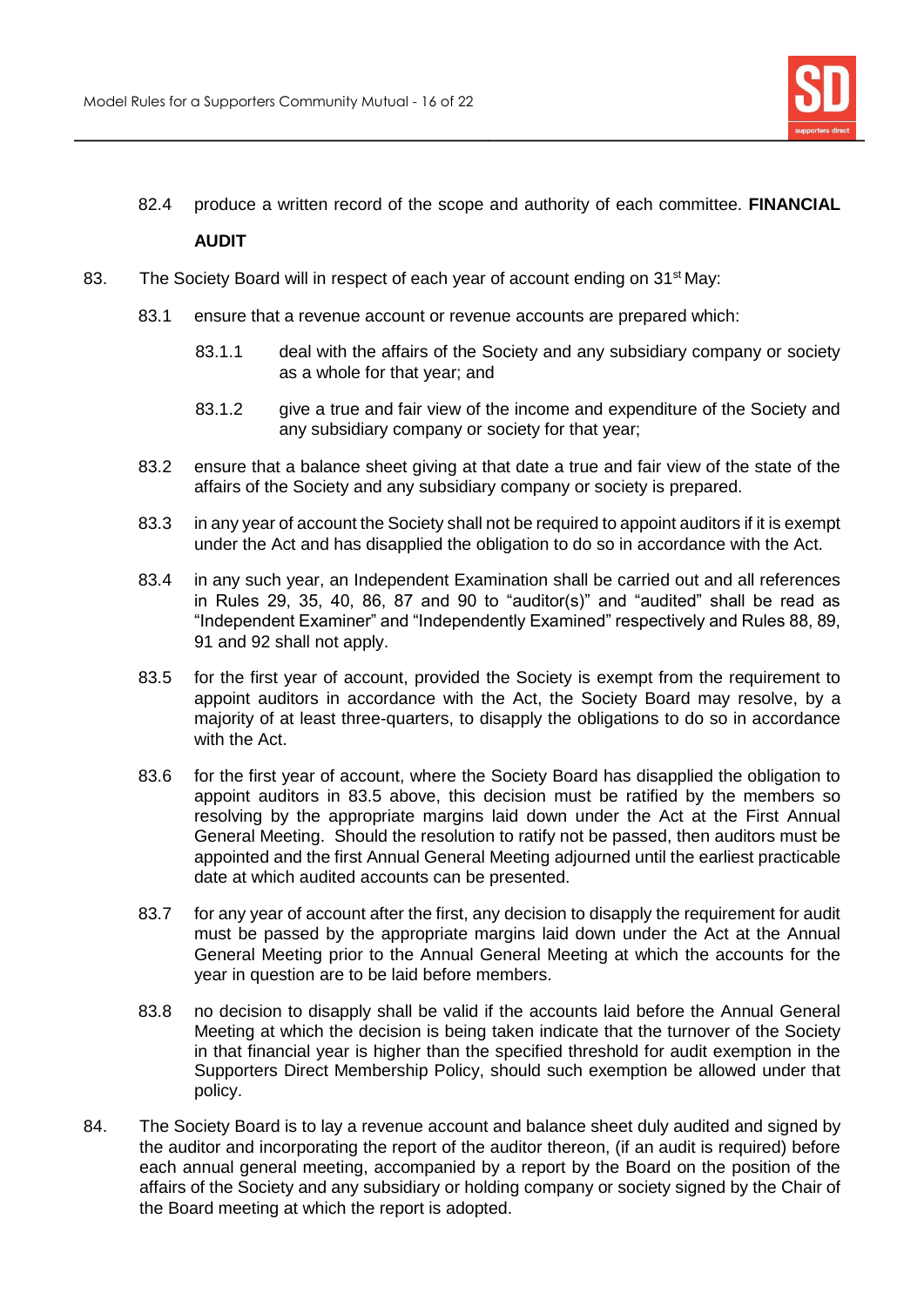

- 85. The Society Board is not to cause to be published any balance sheet unless (if an auditor has been appointed) it has previously been audited by the auditor and it incorporates a report by the auditor that it gives a true and fair view of the income and expenditure, or the state of the affairs of the Society, as the case may be. Every revenue account and balance sheet published is to be signed by the Secretary and by two Society Board members acting on behalf of the Society Board.
- 86. Subject to Rule 83.4, a qualified auditor must be appointed to audit the Society's accounts and a balance sheet for each financial year. In this Rule "qualified auditor" means a person who is a qualified auditor under Section 91 of the Act.
- 87. Subject to Rule 83.4, the auditor shall, in accordance with Section 87 of the Act, make a report to the Society on the accounts examined by them and on the revenue account or accounts and the balance sheet of the Society for the year in question.
- 88. None of the following persons is to be appointed as auditor of the Society:
	- 88.1 an officer or servant of the Society; or
	- 88.2 a person who is a partner or close relative of or in the employment of or who employs an officer or servant of the Society.
- 89. Subject to Rule 83.4, the first appointment of an auditor shall be made within three months of the registration of the Society and shall be made by the Society Board if no General Meeting is held within that time. The Society Board may appoint an auditor to fill a casual vacancy occurring between General Meetings. Except as specified in these cases, every appointment of an auditor shall be made by a resolution of a General Meeting of the Society.
- 90. Subject to Rule 83.4, an auditor for the preceding financial year shall be re-appointed as auditor of the Society for the current financial year unless:
	- 90.1 a resolution has been passed at a General Meeting appointing someone else as auditor or providing expressly that s/he shall not be re-appointed; or
	- 90.2 s/he has given notice in writing to the Society of her/his unwillingness to be reappointed; or
	- 90.3 s/he is ineligible for appointment as auditor of the Society for the current financial year; or
	- 90.4 s/he has ceased to act as auditor of the Society by reason of incapacity.
- 91. Any resolution of a General Meeting of the Society either to remove an auditor from office or to appoint another person as auditor shall not be effective unless notice of the proposed resolution has been given to the Society at least twenty-eight days prior to the meeting at which the resolution is to be considered. At least fourteen days' notice of such resolution must then be given to Members of the Society in the manner prescribed in these Rules and in writing to the auditors.

## **ANNUAL RETURNS**

- 92. The Society will make an annual return to the Registrar as required by the Act.
- 93. The Society will supply a copy of the last annual return with all supporting documents to any member on request and without charge.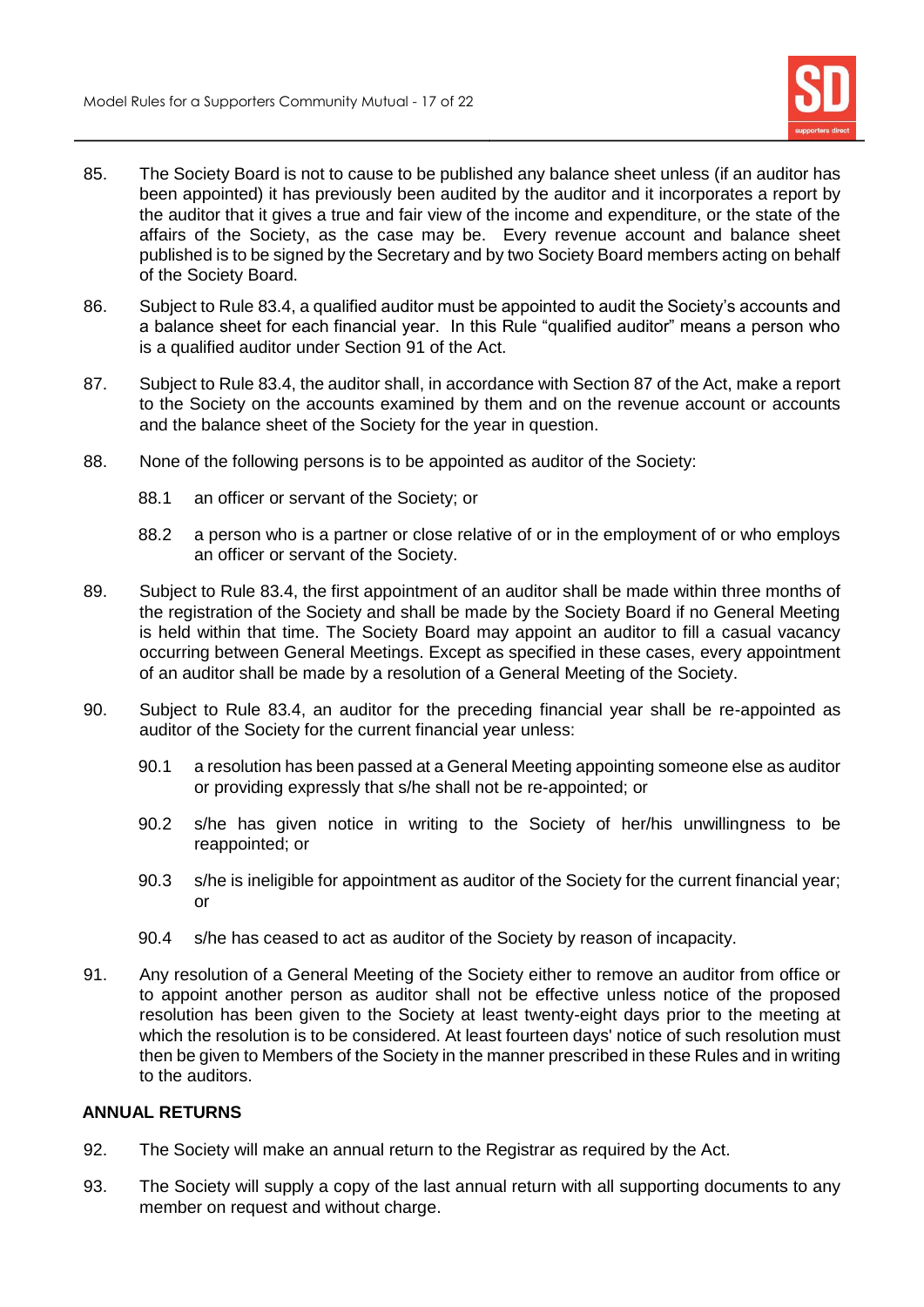

# **AMENDMENT TO RULES**

- 94. Unless these Rules say otherwise any Rule may be altered or rescinded, or any new rule may be made, by extraordinary resolution. No change to these Rules shall be valid until registered.
- 95. In the case of this Rule, Rule 3, and Rule 7 the quorum at any general meeting called to consider a resolution to amend shall be not less than one half of the members entitled to vote at the meeting if the Society has up to 200 members when the meeting is called; not less than one third of the members entitled to vote at the meeting if the Society has more than 200 but less than 1000 members when the meeting is called; and not less than one quarter of the members entitled to vote at the meeting if the Society has more than 1000 members when the meeting is called. Rule 8 may not be amended or rescinded.

# **CHANGES TO THE CONSTITUTION**

- 96. The Act provides that the Society may by special resolution as defined in the Act:
	- 96.1 amalgamate with another society or a company registered under the Companies Acts;
	- 96.2 transfer its engagements to another society or a company registered under the Companies Acts;
	- 96.3 convert itself into a company registered under the Companies Acts.

The quorum at any general meeting called to consider such a resolution shall be 50% of the members entitled to attend and vote at the meeting unless the resolution proposes an amalgamation with or transfer of engagements to another Registered Society trading for the benefit of the community and having provisions in its rules substantially identical to Rule 3, Rule 7, Rule 8 and this Rule.

# **INVESTMENT AND BORROWING**

- 97. The funds of the Society may, to the extent permitted by the law for the time being in force and with the authority of the Society Board, be invested: 97.1 in the shares of any company or society;
	- 97.2 in any manner expressly authorised by the Act; but

are not to be invested otherwise.

- 98. The Society may borrow money on such terms as the Society Board shall authorise save that any borrowing that would require a significant proportion of the society's turnover to be apportioned to repaying such borrowing, or that would use the assets of the society (and/or any subsidiaries) as security for such borrowing, shall require the approval of the society in general meeting.
- 99. A duly appointed receiver or manager of the whole or part of the Society's property may assume such powers of the Society Board as he or she considers necessary to carry out his or her duties under the instrument of appointment.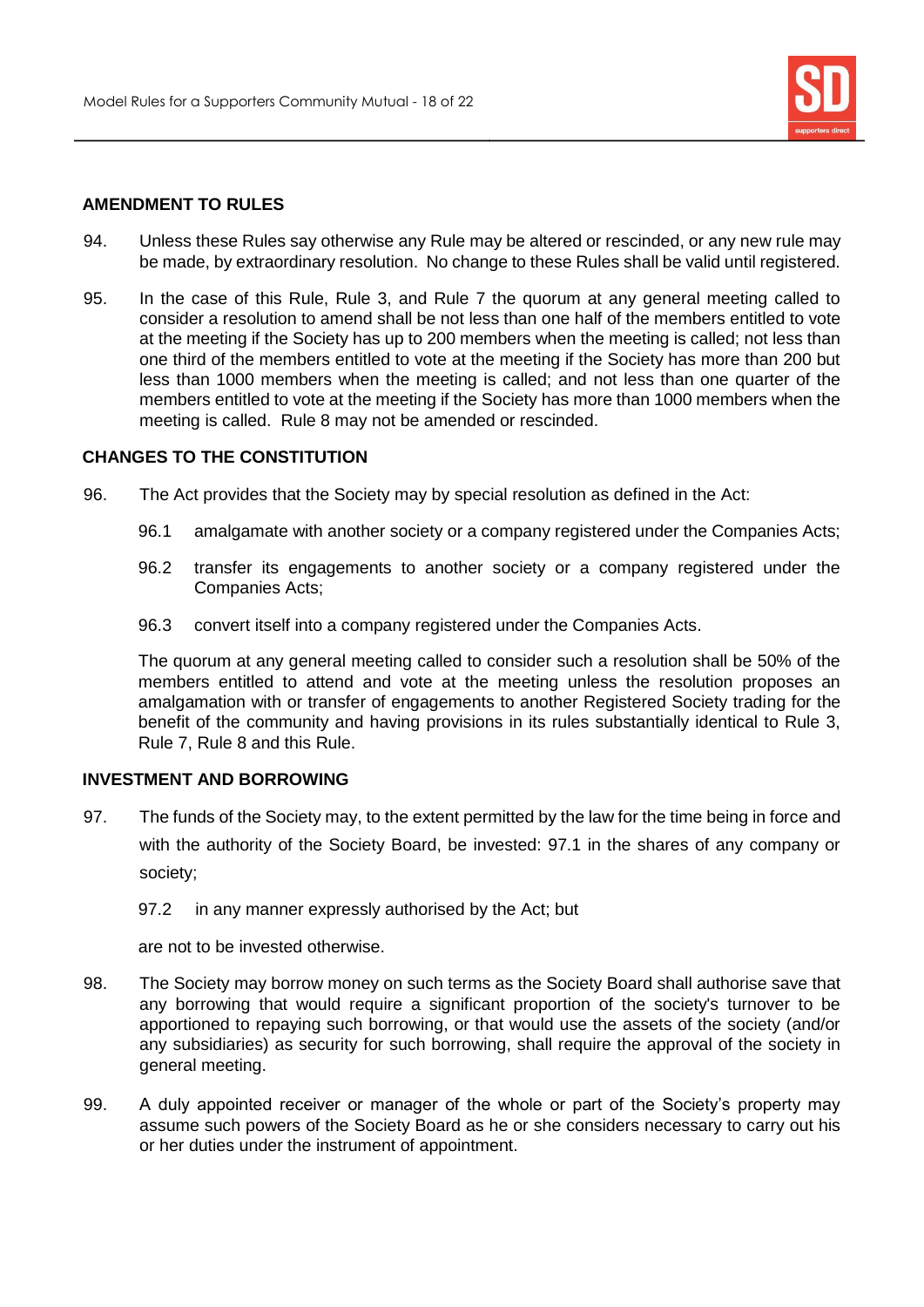

## **DISSOLUTION**

- 100. The Society may be dissolved by the consent of three-quarters of the members who sign an instrument of dissolution in the form provided by the Registrar or by winding-up in the manner provided by the Act.
- 101. Subject to Rule 8, if on the winding up or dissolution of the Society there remains, after the satisfaction of all its debts and liabilities any property whatsoever the same is to be transferred to:
	- 101.1 a sporting charity or sporting charities operating in the Area; and/or
	- 101.2 one or more societies established for the benefit of the community operating in the Area; and/or
	- 101.3 one or more societies established for the benefit of the community

in each case as determined by the members at a meeting called to decide the issue. Nothing belonging to the Society shall be transferred to any other society unless that society has in its rules a rule substantially in the terms of this Rule.

#### **INDEMNITY**

- 102. Subject to the following rule, any Director or former Director of the Society may be indemnified out of the Society's assets against:
	- 102.1 Any liability incurred by that Director in connection with any negligence, default, breach of duty or breach of trust in relation to the Society;
	- 102.2 Any liability incurred by that Director in connection with the activities of the Society in its capacity as a trustee of an occupational pension scheme;
	- 102.3 Any other liability incurred by that Director as an officer of the Society.
- 103. The above Rule does not authorise any indemnity which would be prohibited or rendered void by any provision of law.
- 104. The Society Board may decide to purchase and maintain insurance, at the expense of the Society, for the benefit of any Director or former Director of the Society in respect of any loss or liability which has been or may be incurred by such a Director in connection with their duties or powers in relation to the Society or any pension fund or employees' share scheme (if established) of the Society.

# **MISCELLANEOUS ADMINISTRATIVE PROVISIONS**

- 105. The Society Board may make or adopt bye-laws, policies or procedures for the conduct of the Society's business and may where it considers it to be necessary or appropriate arrange for them to be ratified by members in general meeting. Details of all bye-laws, policies and procedures in force shall be made available to members.
- 106. Anything done in good faith by any meeting of the Society Board shall be valid, notwithstanding that it is afterwards discovered that there was any defect in the appointment of any board member or board members or that any one or more of them were disqualified and shall be as valid as if every board member had been duly appointed and was duly qualified to serve.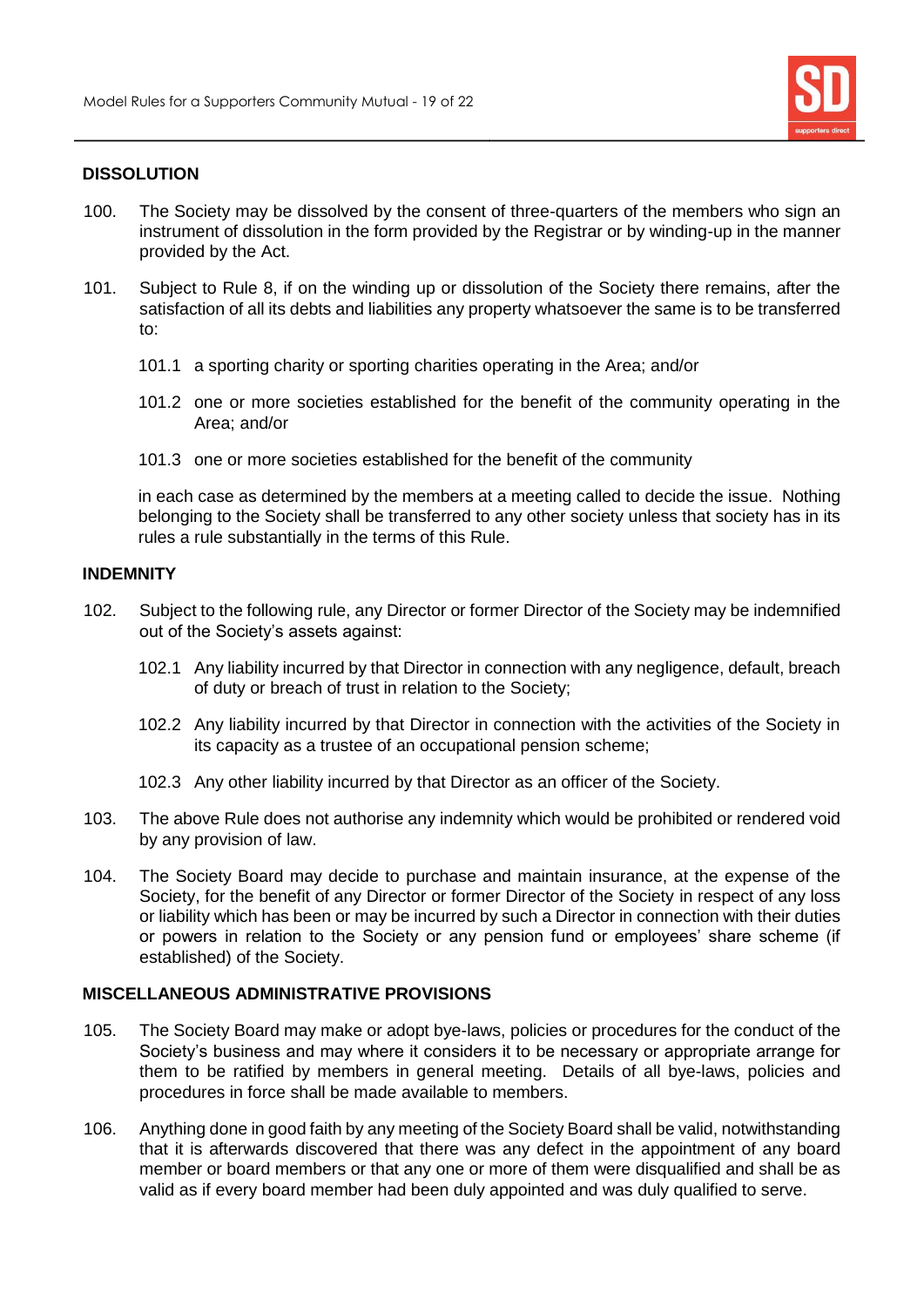

- 107. The Society will not be entitled to rely against other persons on any amendment to its Rules if the amendment had not been registered at the material time and the fact that the amendment had not been registered is not shown by the Society to have been known at that time to the person concerned.
- 108. The Society shall ensure that minutes are kept of all:
	- 108.1 Proceedings at meetings of the Society; and
	- 108.2 Proceedings at meetings of the Board of Directors and its sub-committees which include names of the Directors present, decisions made and the reasons for those decisions.
	- 108.3 Minutes of meetings will be read at the next meeting and signed by the Chair of that meeting. The signed minutes will be conclusive evidence of the events of the meeting.
- 109. If the Society has a seal it shall be kept in the custody of the Secretary and used only by the authority of the Society Board. Sealing shall be attested by the signature of two Members of the Society Board or of one Member of the Society Board and the Secretary for the time being. If the Society does not have seal, a document which would have previously required to be sealed, should be signed by a Director and secretary or two Directors and accompanied by a written statement that the document has been executed by the society as if under common seal.
- 110. The Society's registered office is at 11 Hunting Hill Road, Carnforth, Lancashire, LA5 9JP. The Society is to keep at its registered office:
	- 110.1 a register in which the Secretary is to enter the following particulars:
		- 110.1.1 the names and postal and electronic addresses of the members;
		- 110.1.2 details of the share held by each member and of the amount paid or agreed to be considered as paid for that share;
		- 110.1.3 a statement of other property in the Society whether in loans or loan stock held by each member;
		- 110.1.4 the date at which each person was entered in the register as a member and the date at which any person ceased to be a member; 110.1.5 details of any deputy appointed by any corporate member;
		- 110.1.6 the names and addresses of the members of the Society Board with the offices held by them and the dates on which they assumed office.
	- 110.2 a duplicate register in which the Secretary is to enter all the particulars in the original register of members other than those referred to in 110.1.2 and 110.1.3 above;
	- 110.3 a register of the holders of loan stock in which the Secretary is to enter such particulars as the Society Board direct and register all transfers of loan stock;
	- 110.4 a register in which the Secretary is to enter such particulars of all mortgages and charges on land of the Society as the Society Board directs.
- 111. Subject to the provisions of the Data Protection Act the registers to be maintained by the Society may be kept in electronic form. The Society is to comply with any guidance issued by Supporters Direct in relation to the maintenance of records.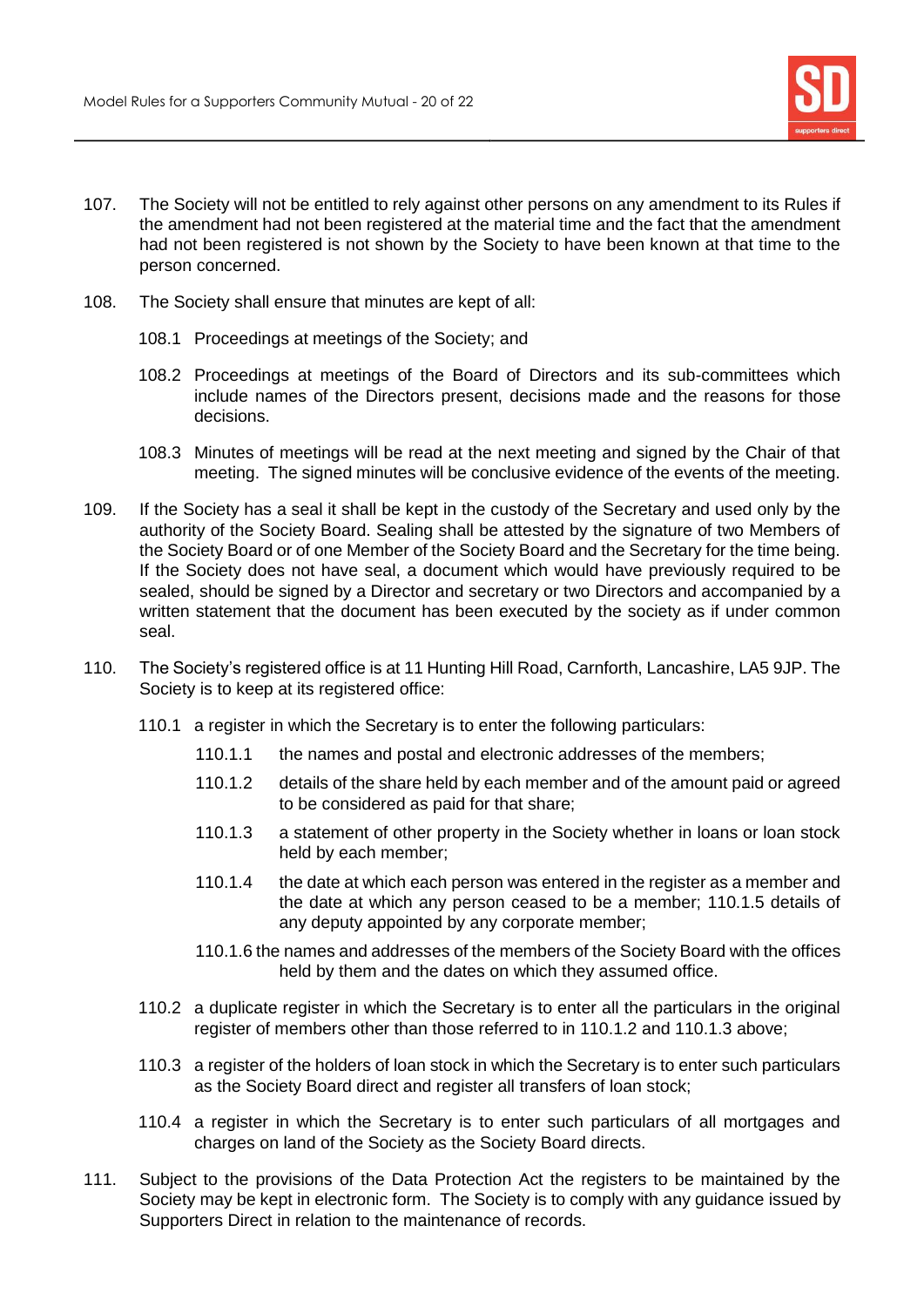

- 112. The inclusion or omission of the name of any person from the original register of members shall, in the absence of evidence to the contrary, be conclusive evidence that such person is or is not a member of the Society.
- 113. The Society is to keep proper books of account with respect to its transactions and to its assets and liabilities in accordance with Sections 75 and 76 of the Act.
- 114. Members are entitled to inspect:
	- 114.1 their own account; 114.2 the duplicate register; at the registered office at any reasonable time.
- 115. The Secretary is to deliver a copy of these Rules to every person on demand on payment of an amount fixed by the Society Board subject to the statutory maximum.
- 116. No change in the address of the registered office is valid until registered by the Registrar. The Secretary shall notify the Registrar in the form prescribed.
- 117. The registered name of the Society is to be engraved in legible characters on its seal if it has one.